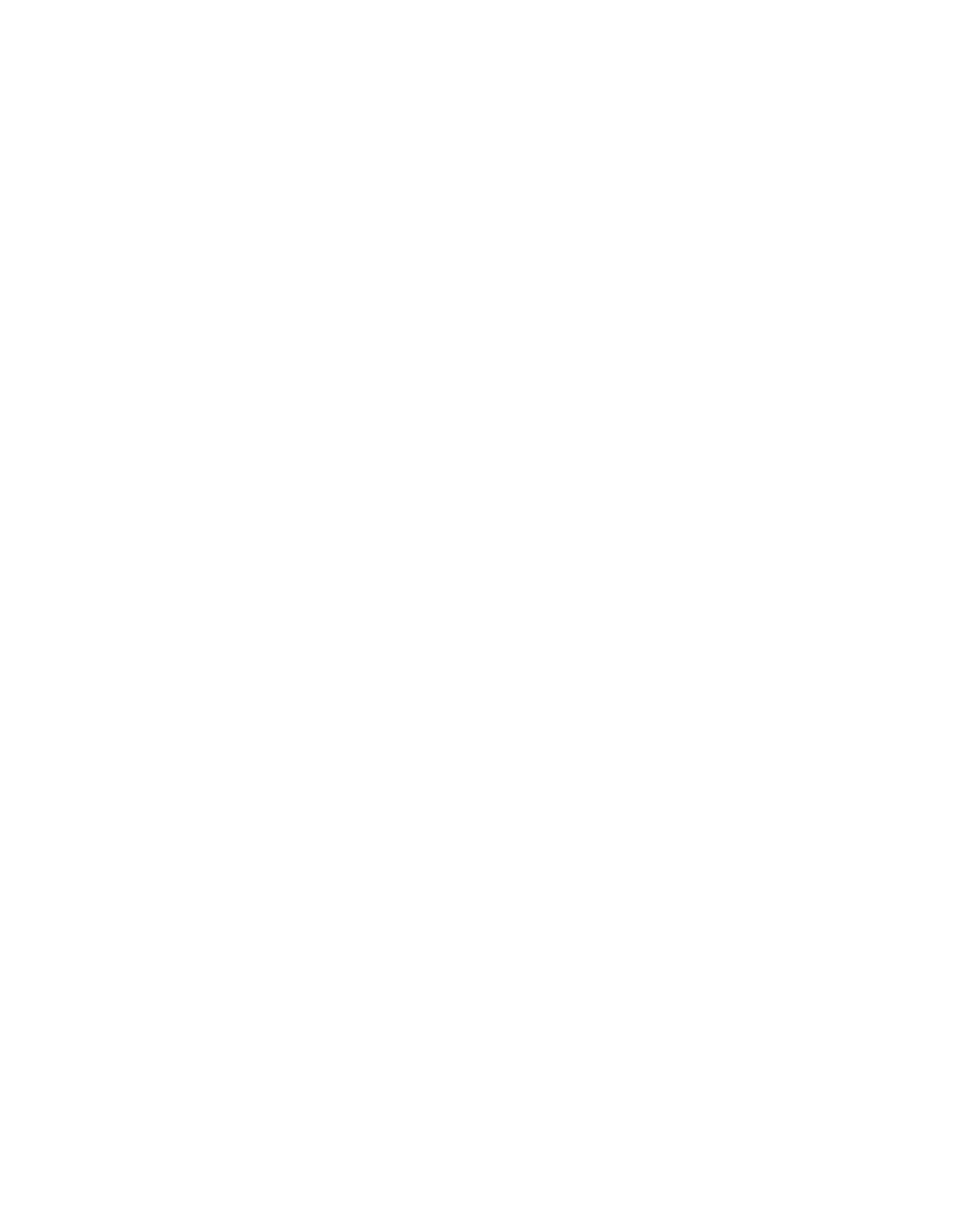Published January 2020 Version 1.0 Health Care Services

### **Please note**

This manual contains information from various sources. Some documents have been used for a long time and their source is unknown.

We wish to give proper credit to those who created these valuable tools. If you can identify the source of any of these documents, please email Health Care Services. We will make every effort to update the source notations.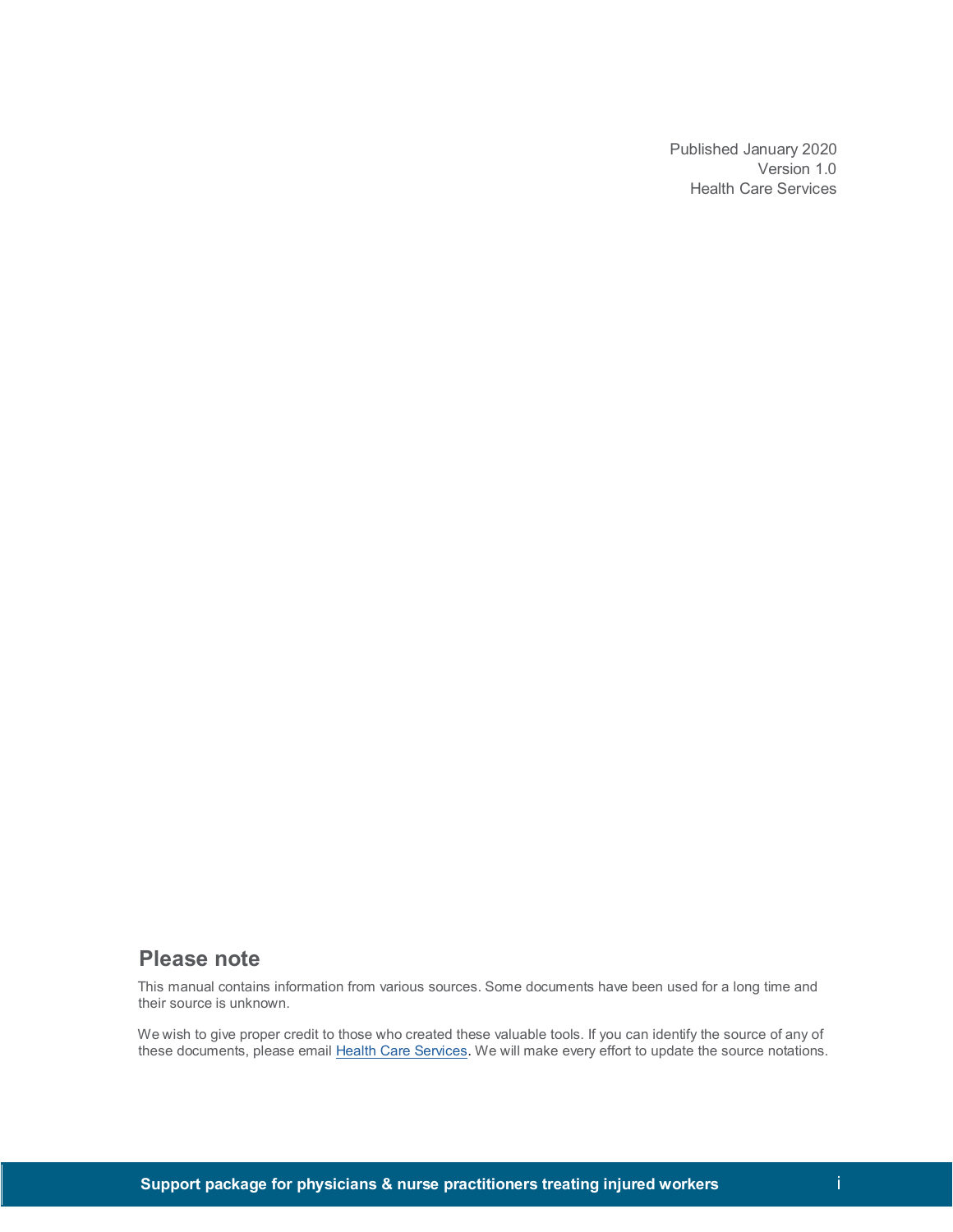## **Preface**

The Saskatchewan Workers' Compensation Board (WCB) recognizes the important role physicians and nurse practitioners play in diagnosing, treating, encouraging and helping injured workers to a safe and timely recovery and return to work.

This support package has been prepared to assist practicing physicians and nurse practitioners to manage a worker's recovery and return to work following an injury or illness related to their occupation.

The [Canadian Medical Association \(CMA\)](https://www.cma.ca/en/Pages/cma_default.aspx) recognizes the importance of a patient returning to all possible functional activities relevant to his or her life as soon as possible after an injury or illness:

*"Prolonged absence from one's normal roles, including absence from the workplace, is detrimental to a person's mental, physical and social well-being. The treating physician should therefore encourage a patient's return to* function and work as soon as possible after an illness or injury, provided that *a return to work does not endanger the patient, his or her co-workers or society. A safe and timely return to work benefits the patient/employee and his or her family by enhancing recovery and reducing disability. A safe and timely return to work by the employee also preserves a skilled and stable workforce for employers and society as well as disability plans."* 

Returning an injured worker to work requires open and continuing communication by all partners - the care providers, the worker, the employer and the WCB - and awareness of the role each plays. This document outlines how the WCB can assist physicians and nurse practitioners in this process.

It is a resource for medical students, residents in postgraduate programs, nurse practitioner students, nurse practitioners and physicians in practice, covering some of the specific questions they frequently encounter in working with injured workers.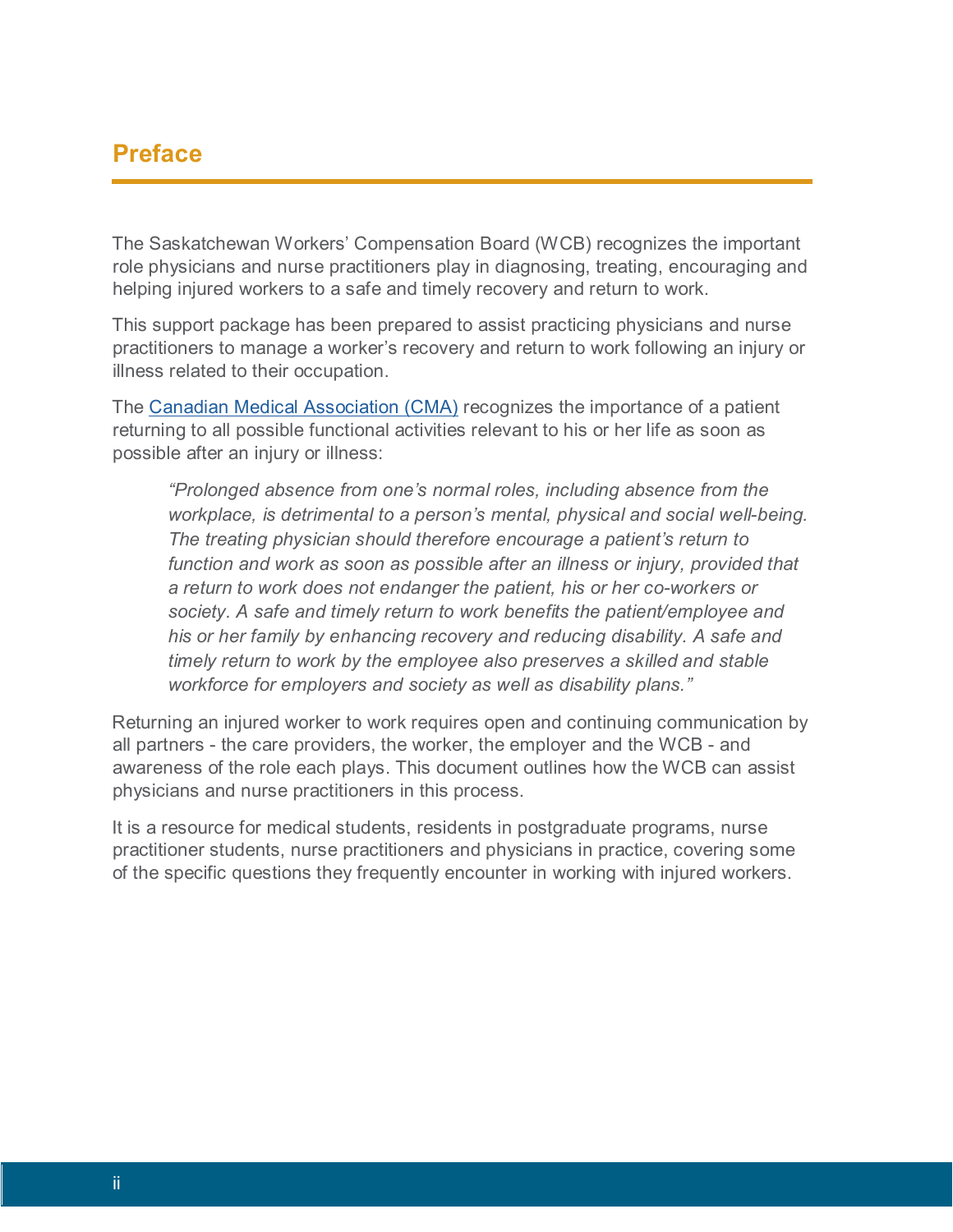# **Updates log**

**September 2007**

**October 2010**

**January 2018**

**January 2020**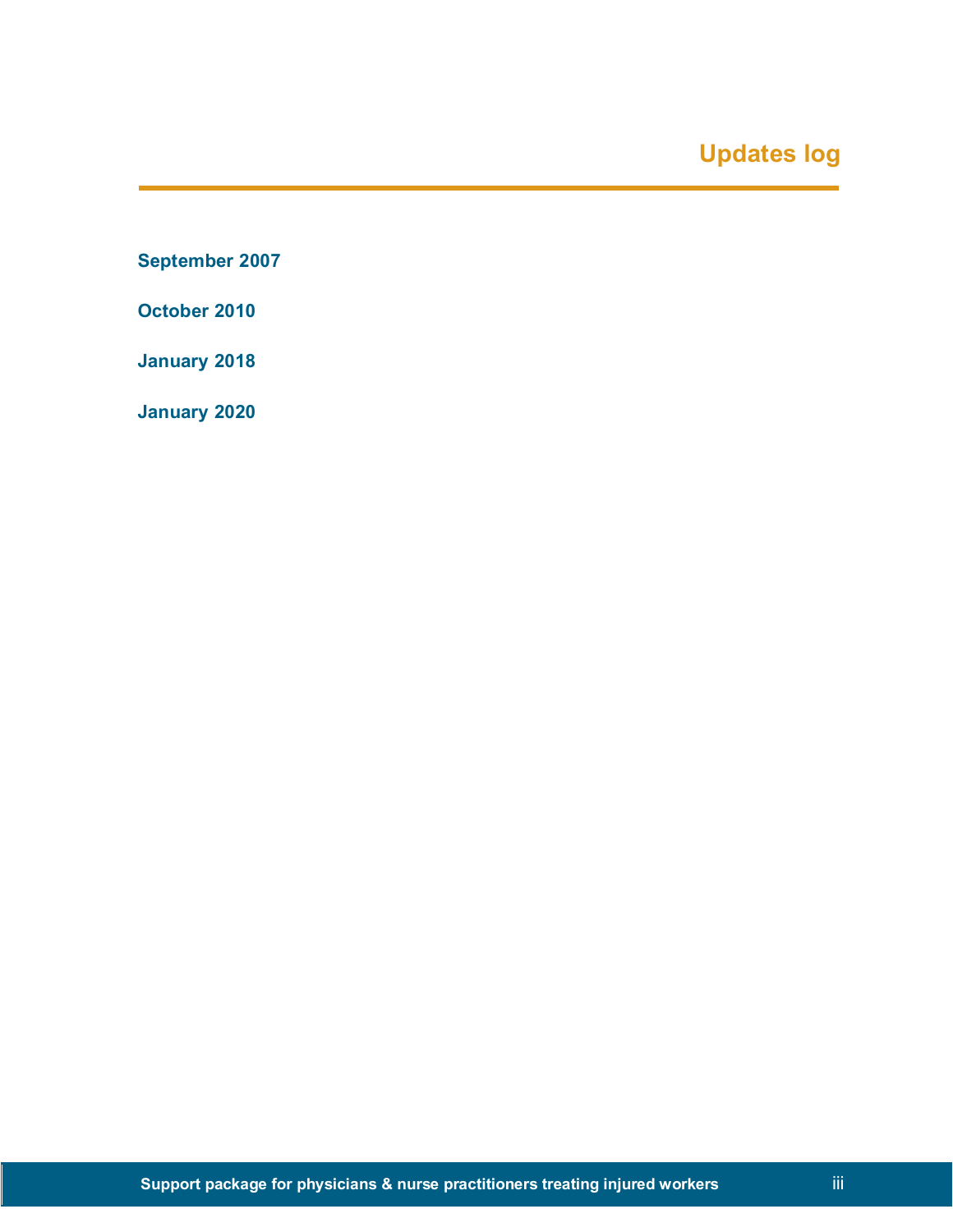# **Synopsis**

The following is a summary of the information contained in this document, designed to help physicians manage the care and return to work of injured workers.

- 1. Post a sign in your reception area asking patients who have been injured on the job to identify themselves to your office staff.
- 2. Make a diagnosis and establish a treatment plan. Where appropriate, explain the benefits of the *functional rehabilitation model* and early return to work.
- 3. Give the worker a prognosis for recovery and expected time before the worker can return to full work.
- 4. Where appropriate, begin the return to work process during the first visit(s) by listing restrictions the worker may have because of the injury. Advise the worker to give the list to the employer.
- 5. Make and maintain detailed notes on the worker's condition.
- 6. Report the injury to the WCB promptly using WCB reporting forms as required.
- 7. Evaluate the risks to co-workers and the public if the worker returns to work with restrictions or side effects of medication that may impair judgement or performance.
- 8. Encourage a positive attitude to return to work and recovery.
- 9. Monitor the worker's progress and any risk factors for chronic disability.
- 10. Ask the WCB to expedite appointments for advanced diagnostic tests, assessments and treatment based on your professional judgment.
- 11. Continue to monitor the worker's progress and return to work on a regular basis as the condition warrants.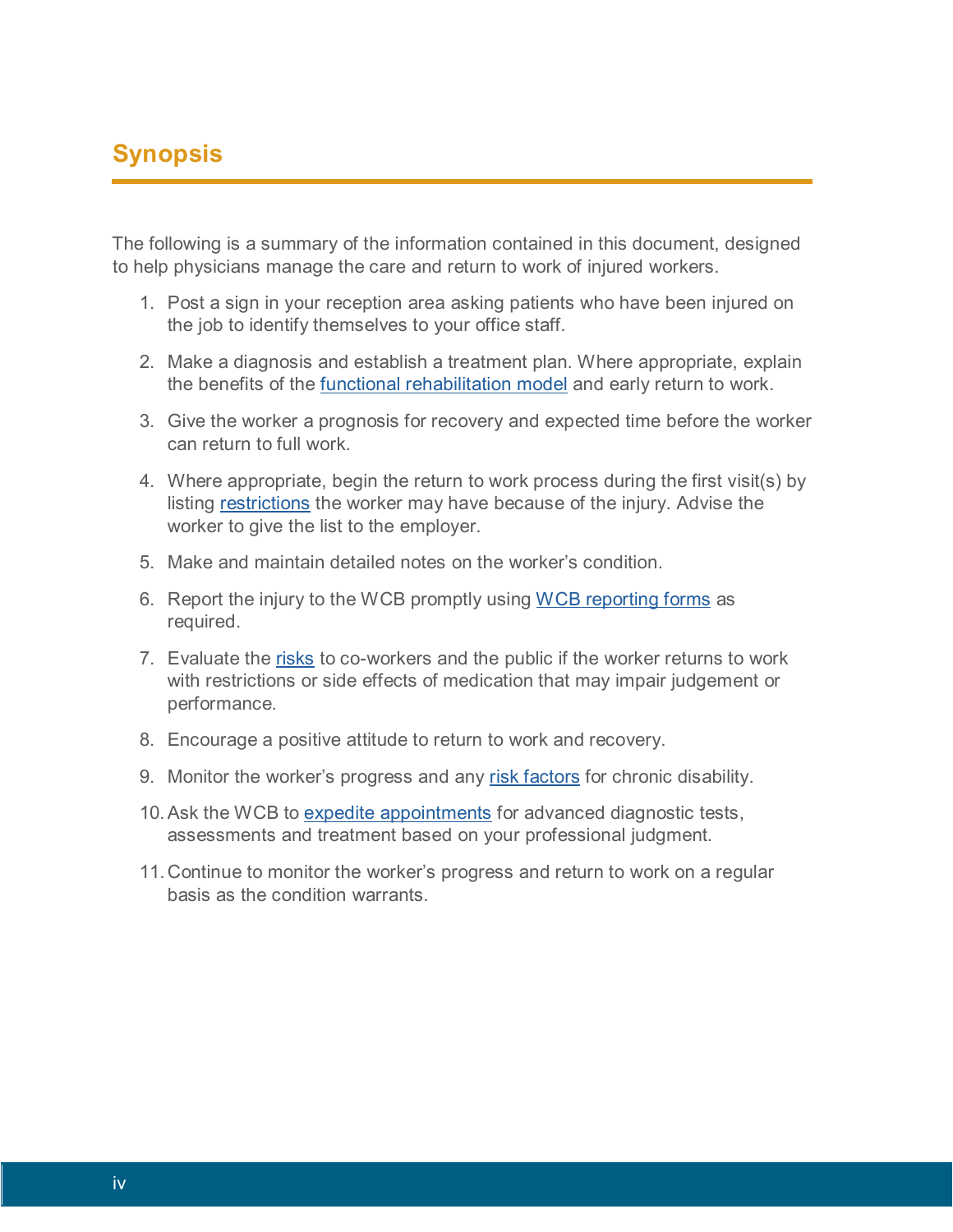| <b>CMA</b>        | <b>Canadian Medical Association</b>                                                                                                     |
|-------------------|-----------------------------------------------------------------------------------------------------------------------------------------|
| <b>Disability</b> | Disability arises out of the interaction between impairment and<br>external requirements, such as the capacity to meet personal, social |
|                   | or occupational demands, or statutory or regulatory requirements.                                                                       |
| <b>GRTW</b>       | Gradual return to work – see transitional return to work                                                                                |
| Impairment        | Derangement of body part or system with function limitation.<br>(It represents any anatomic, physiologic or psychological               |
|                   | abnormality or loss.) It is not the inability to do a specific task – see<br>also disability.                                           |
| PFI               | Permanent functional impairment. Where there is a permanent                                                                             |
|                   | impairment, a PFI rating is done to determine a cash award.                                                                             |
| <b>TRTW</b>       | Transitional return to work - sometimes referred to as gradual return<br>to work or modified duties.                                    |
| <b>WCB</b>        | Saskatchewan Workers' Compensation Board                                                                                                |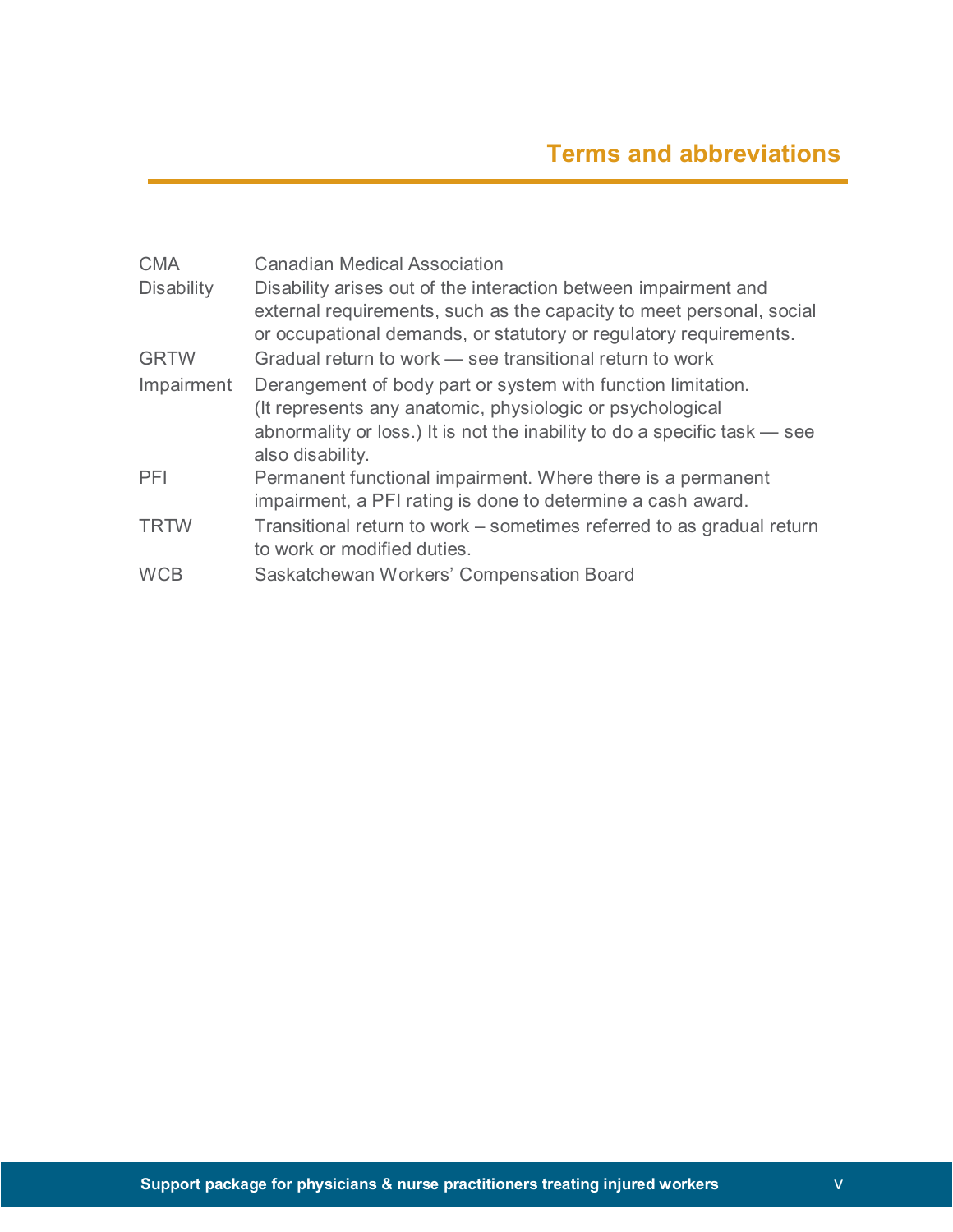# **Table of contents**

| Explain the benefits of functional rehabilitation and early return to work 6 |
|------------------------------------------------------------------------------|
|                                                                              |
|                                                                              |
|                                                                              |
|                                                                              |
|                                                                              |
|                                                                              |
|                                                                              |
|                                                                              |
|                                                                              |
|                                                                              |
|                                                                              |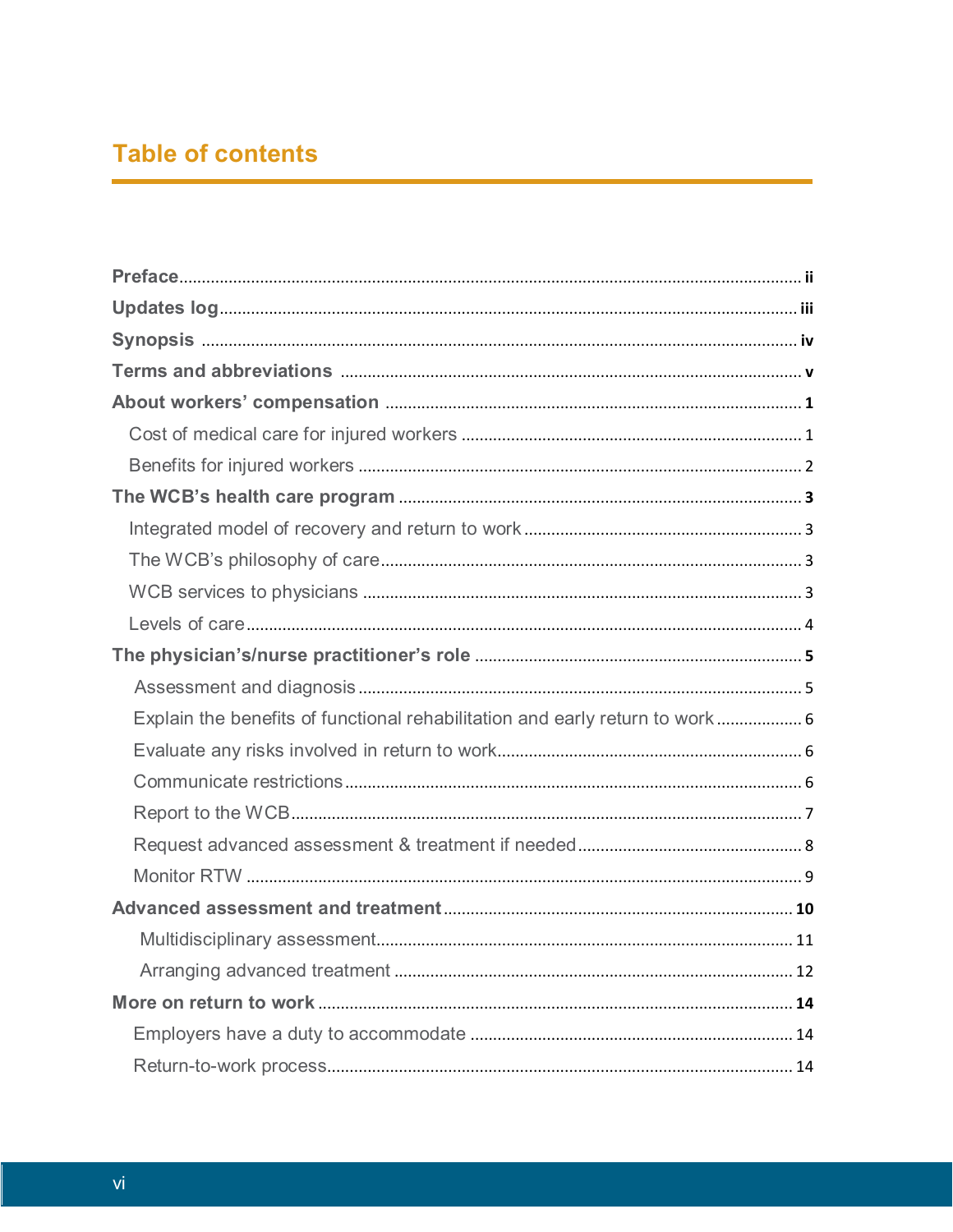| <b>Appendix 1</b> |
|-------------------|
|                   |
| <b>Appendix 2</b> |
|                   |
| <b>Appendix 3</b> |
|                   |
| <b>Appendix 4</b> |
|                   |
| <b>Appendix 5</b> |
|                   |
| <b>Appendix 6</b> |
|                   |
| <b>Appendix 7</b> |
|                   |
| <b>Appendix 8</b> |
|                   |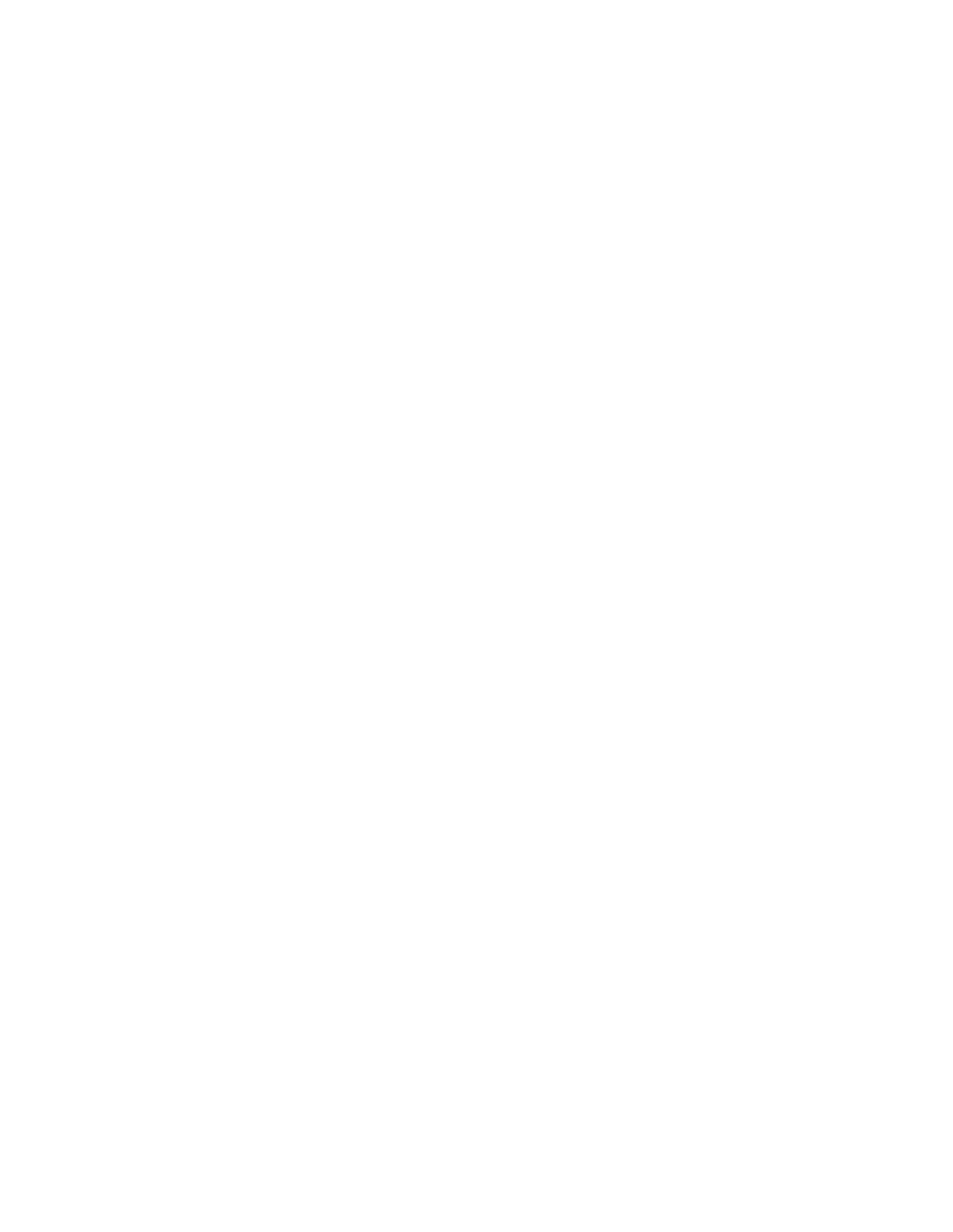# **About workers' compensation**

[The Saskatchewan Workers' Compensation Act, 2013, \(the Act\)](http://www.qp.gov.sk.ca/documents/english/statutes/statutes/w17-11.pdf) [p](http://www.qp.gov.sk.ca/documents/english/statutes/statutes/w17-11.pdf)rovides no-fault coverage for Saskatchewan workers in case of workplace injury. The WCB uses premiums it collects from employers to provide health care and benefits to injured workers and promote safety and injury prevention in Saskatchewan workplaces. Workers do not pay for the benefits and protection they receive under the Act.

Physicians/nurse practitioners are required to report all work injuries to the WCB. A work injury is one that:

- Occurs at work, on company property or on company business;
- Requires medical attention;
- May or may not need time away from work.

The WCB uses established WCB policy, the physician's/nurse practitioner's report and reports from the employer and the worker to adjudicate the worker's claim. Thorough and complete information helps claims entitlement specialists to make accurate decisions.

If an injured worker disagrees with a WCB decision on a claim, they can ask to have that decision reviewed. Medical information is a vital part of many appeals. For more information on the review and appeal process, see [Appendix 2.](#page-33-0)

## **Cost of medical care for injured workers**

The WCB pays all medical care costs for injured workers because they are exempt from the Canada Health Act and are not covered by Saskatchewan Health. The service fees paid to physicians by the WCB are negotiated with the [Saskatchewan](http://www.sma.sk.ca/)  [Medical Association \(SMA\).](http://www.sma.sk.ca/) The WCB's mission is, in part, to "provide the right service, at the right time, and be cost-effective in our processes." To accomplish this, the WCB must ensure that injured workers receive prompt, continuing, effective health care so they can return to work as soon as it is medically safe.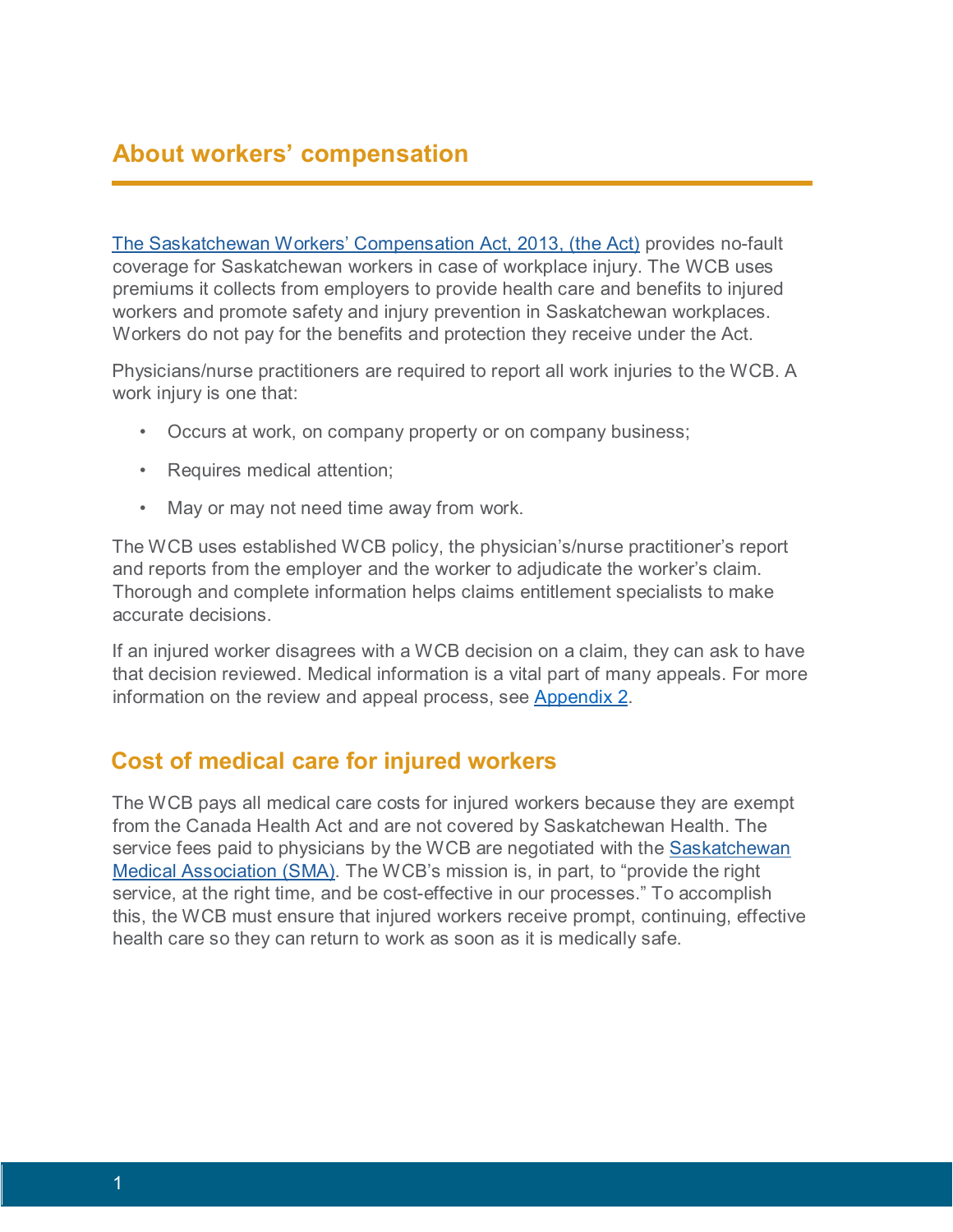# **Benefits for injured workers**

In addition to medical costs, the WCB may also compensate injured workers for:

- Wages lost due to their injuries;
- Medical supplies;
- Cost of travel to health care appointments in excess of usual employment travel costs; and
- Additional support may be available if the worker is permanently impaired.

For more information on WCB benefits, see [Appendix 1](#page-31-0) or visit the benefits section [in the worker's area](http://www.wcbsask.com/workers/benefits-for-injured-workers/) [o](http://www.wcbsask.com/workers/benefits-for-injured-workers/)f our website.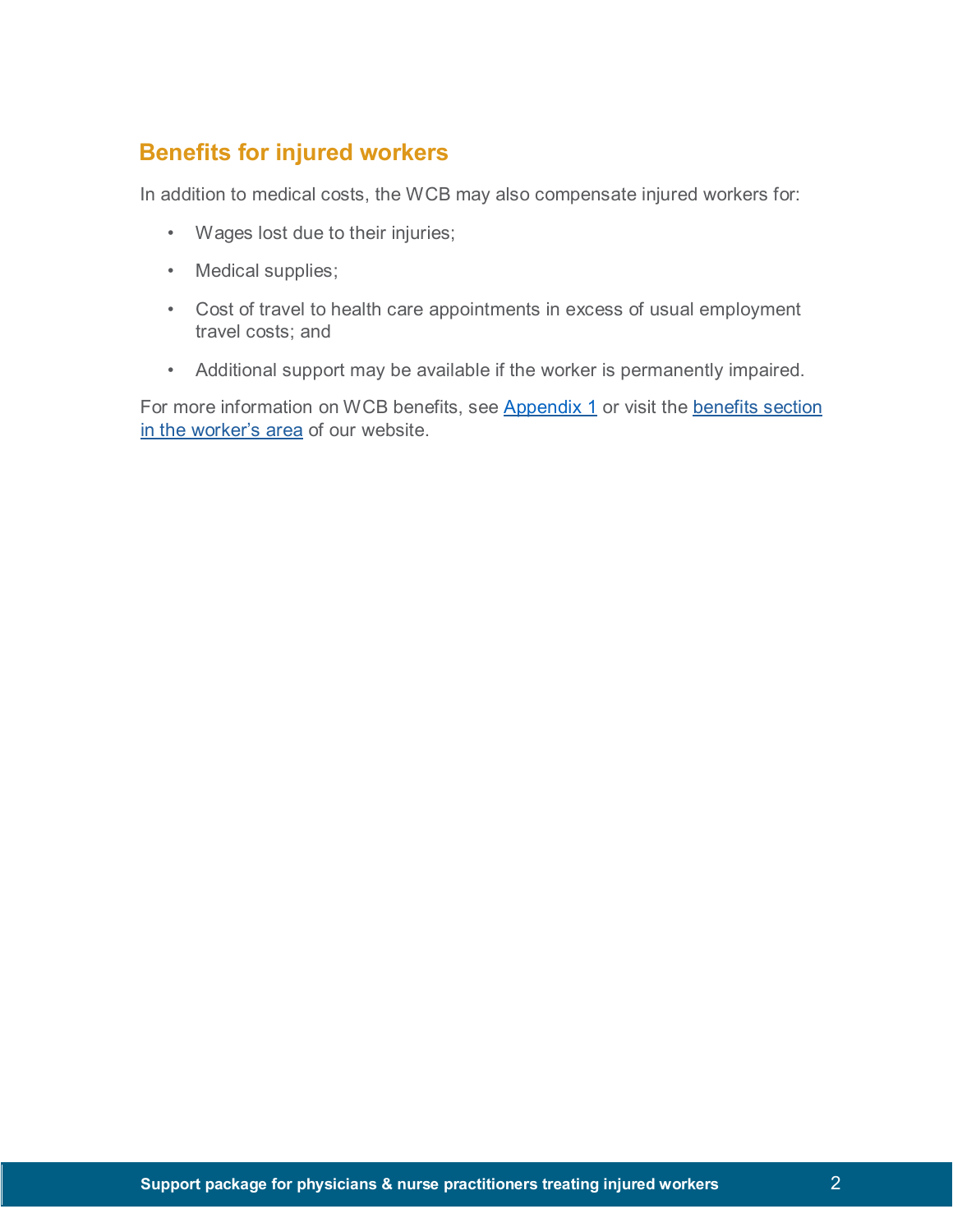## **Integrated model of recovery and RTW**

WCB has adopted an [integrated partnership model](#page-35-0) where workers, employers, health care providers, union representatives and the WCB employ strategies that:

- Ensure adequate and timely medical care;
- Support the timely recovery of injured workers;
- Integrate return-to-work programs in the workplace with appropriate and timely health care and claims management processes;
- Hold all partners accountable in their roles of returning injured workers to safe and sustained employment; and
- Encourage active treatment at the primary level, with timely access to secondary and tertiary services where required.

## **The WCB's philosophy of care**

The WCB supports the functional rehabilitation model, which uses the restoration of function as a very important measure of treatment success. There is significant evidence-based literature to support this model.

The model encourages care providers and injured workers to recognize that successful long-term recovery is associated with return to function, even in the presence of increasing symptoms where there are no objective signs of harm.

The symptomatic model of care is discouraged because it uses passive care to ease symptoms. Studies show this type of care may contribute to the development of chronic disability.

## **WCB services to physicians/nurse practitioners**

The WCB provides the following support to physicians/nurse practitioners treating injured workers, upon request:

• Arranging expedited services such as specialist consultations in some specialties, MRIs, CT scans or other diagnostics, and expedited day surgeries;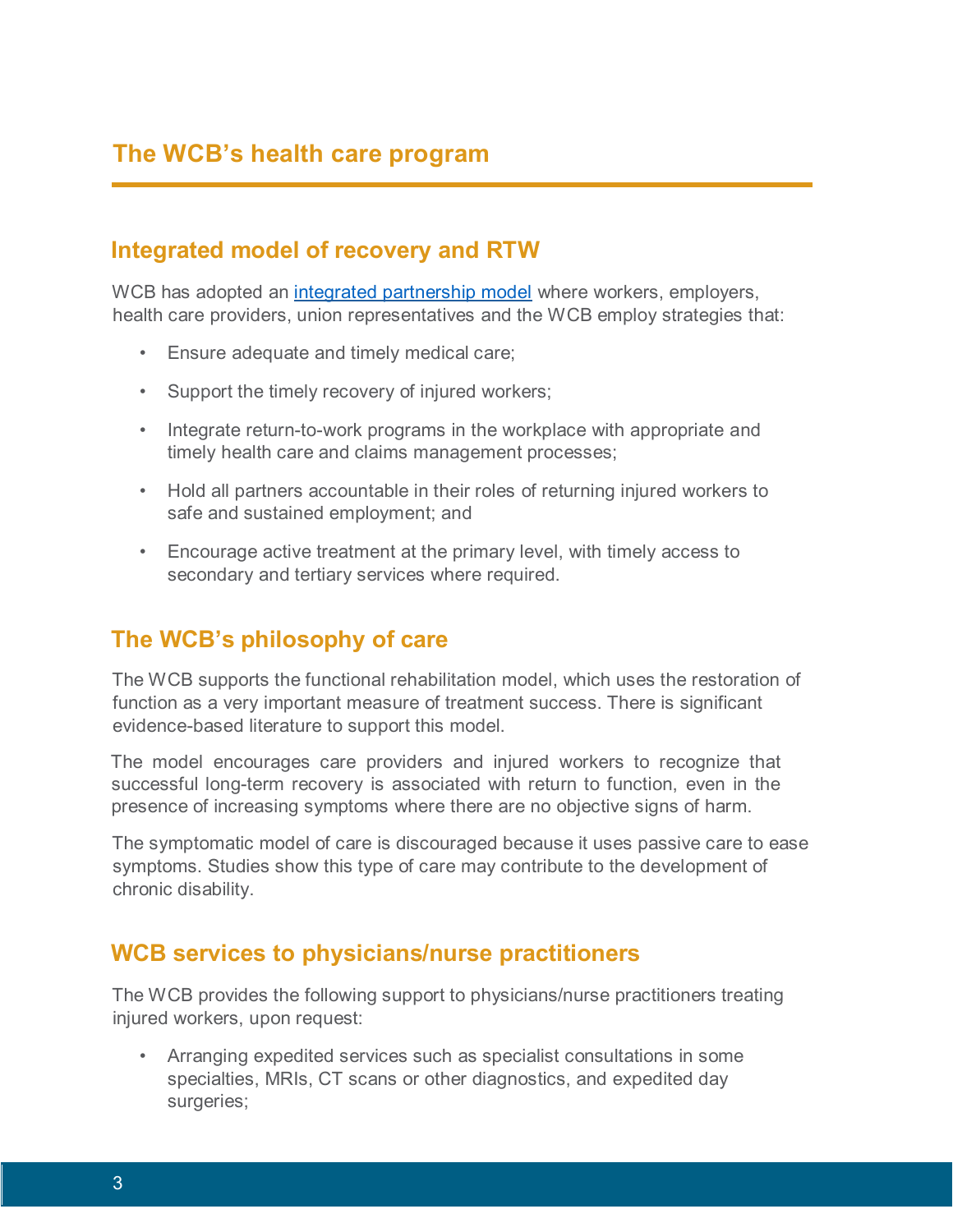- Arranging advanced assessment and treatment; and
- When the physician/nurse practitioner indicates that the worker has restrictions, the WCB will help the employer to arrange appropriate accommodations, if requested.

## **Levels of care**

The WCB's functional rehabilitation model allows for assessment and treatment to be delivered at three levels - primary, secondary and tertiary - differentiated by complexity, scope and resources.

### **Primary assessment and treatment**

Following an injury, care is generally provided by one or more primary care providers.

Approximately 90 per cent of workplace injuries are resolved at the primary level.

### **Secondary treatment**

Secondary treatment programs are designed for injured workers who have not made a timely recovery, but can be expected to return to the duties they performed at the time of their injury without permanent disability.

Treatment is provided by a multidisciplinary team of health care professionals.

### **Tertiary treatment**

Tertiary treatment programs are designed for workers who may require a wider range of bio-mechanical treatment, conditioning, education, return-to-work planning and monitoring, plus management of psycho-social and pain management issues.

Treatment is provided by a multidisciplinary team of health care professionals experienced in the management of injuries that may have permanent sequelae and/or significant associated psychosocial and pain management issues.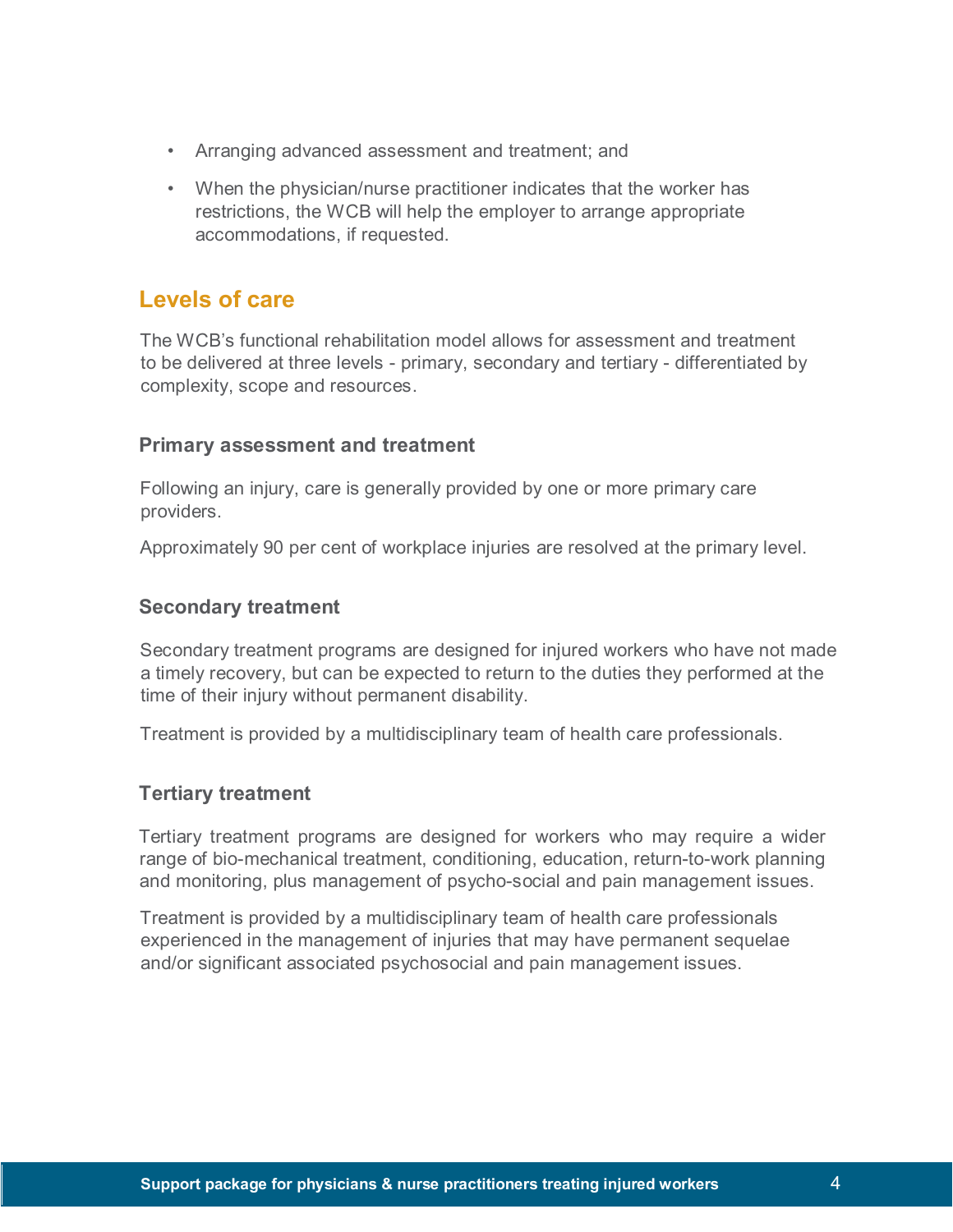# **The physician's/nurse practitioner's role**

In addition to the normal assessment and treatment physicians/nurse practitioners provide to their patients, the treatment plan for an injured worker must include a return-to-work component. The extra responsibility this places on physicians/nurse practitioners is balanced by the assistance available from the WCB and employer.

The physician/nurse practitioner has a responsibility to maintain communication with the worker and the WCB about the extent of the worker's injury and the expected recovery timeline. The physician/nurse practitioner also has a responsibility to provide to the WCB and to the employer (via the worker) information about any restrictions the worker may have because of the injury and to update any restrictions as the worker's condition progresses.

In almost all circumstances, restrictions should be provided unless the worker is hospitalized or housebound. The list of restrictions allows the employer to identify if appropriate work is available for the worker while they are recovering. The onus is on the employer to match work to the restrictions the physician/nurse practitioner has outlined.

For more information, see the College of Physicians and Surgeons of Saskatchewan policy: *Role of the [Physicians](http://www.cps.sk.ca/imis/Documents/Legislation/Policies/POLICY%20-%20Certifying%20Illness.pdf) in Certifying Illness and/or Assessing Capacity for [Work](http://www.cps.sk.ca/imis/Documents/Legislation/Policies/POLICY%20-%20Certifying%20Illness.pdf)* as amended from time to time.

Recovery can best be achieved by active treatment at the primary level, integrated with return to work as soon as appropriate and timely access to secondary and tertiary services, where required.

## **Assessment and diagnosis**

It is important to identify injured workers at the initial visit. Post a sign in the waiting room asking injured workers to identify themselves.

Carefully document the worker's condition at the first visit and throughout recovery and fill out all WCB report forms completely. This information is valuable to the WCB, other health care professionals and to the worker. Prompt reporting allows timely WCB decisions and prompt payment of benefits.

Extra care is needed at the initial visit(s) to ensure that the injured worker has an accurate perception of the prognosis for recovery. An imagined catastrophic prognosis can become a self-fulfilling prophecy.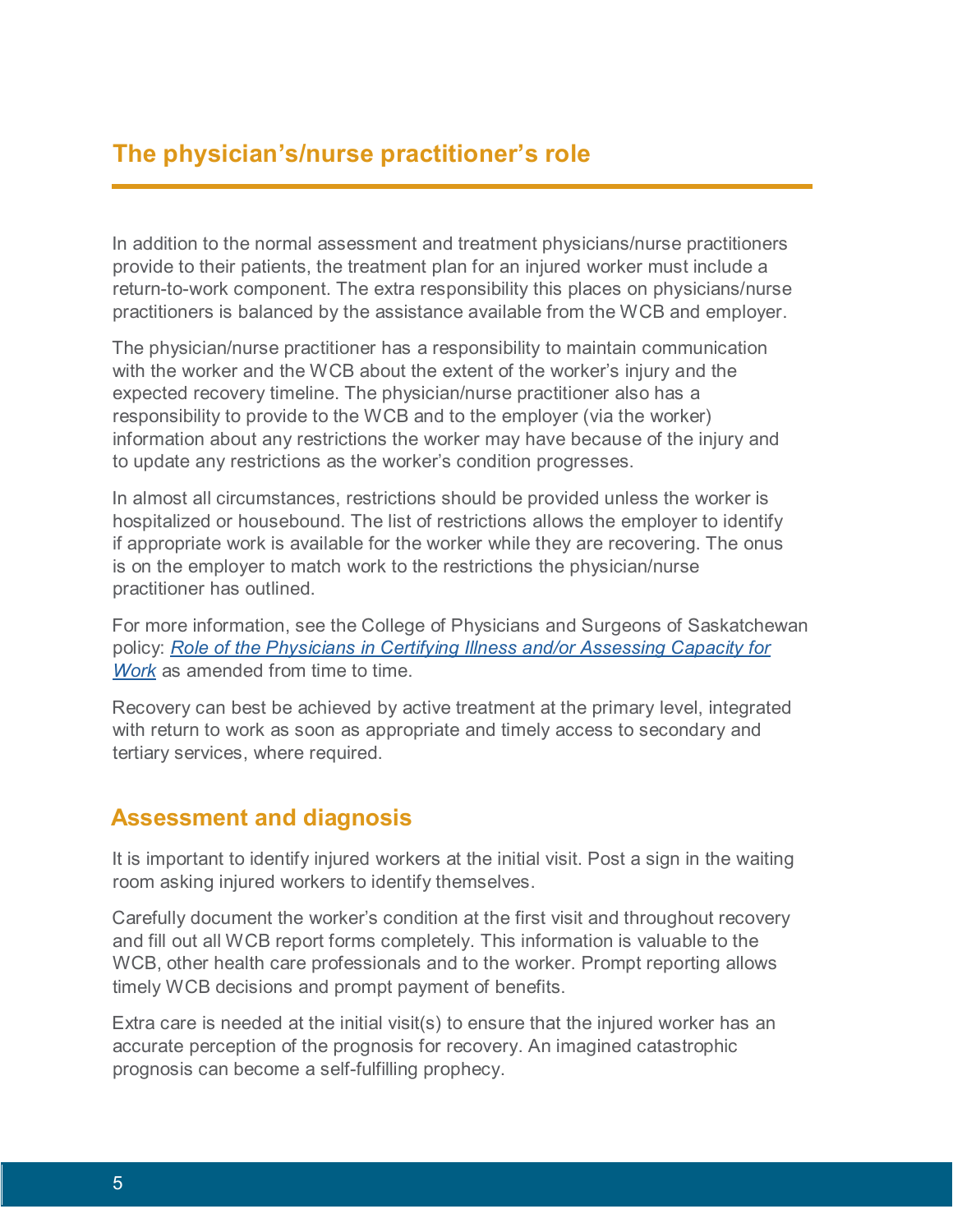## **Explain the benefits of functional rehabilitation and early return to work**

During an injured worker's initial visit(s), the physician/nurse practitioner can forestall many worries the worker has about their condition by:

- Stressing the importance of being as active as possible within any restrictions the worker may have; and
- Reassuring the worker that discomfort from recommended activity is a normal part of the recovery process.

## **Evaluate any risks involved in return to work**

In most cases, return to accommodated work has a positive impact on the worker's recovery. However, sometimes a worker's injury or illness or the effects of medication prescribed for the injury or illness may impair their judgement and balance and pose a safety risk to the worker or others. Physicians/nurse practitioners should consider such impairment when giving restrictions. The CMA holds that:

"If the patient's medical condition and the nature of the work performed are likely to endanger the safety of others significantly, the physician must put the public interest before that of the patient/employee."

For example, physicians/nurse practitioners have a legal duty to report to SGI a patient who cannot safely drive a vehicle.

## **Communicate restrictions**

In addition to the normal information about the recommended course of treatment and the expected recovery time, physicians/nurse practitioners need to advise injured workers about their restrictions/capabilities. With few exceptions, if a worker is not in hospital or housebound, they could return to work if their restrictions can be accommodated. Rather than authorizing absence from work, the physicians/nurse practitioners should provide the injured worker with a list of restrictions resulting from the injury to be shared with the employer.

Once the worker shares the list of restrictions with them, the employer can determine, in consultation with the worker and union (if any), if the worker's duties can be modified or other accommodations can be made to allow return to work. If the employer cannot accommodate the worker's restrictions, then absence from work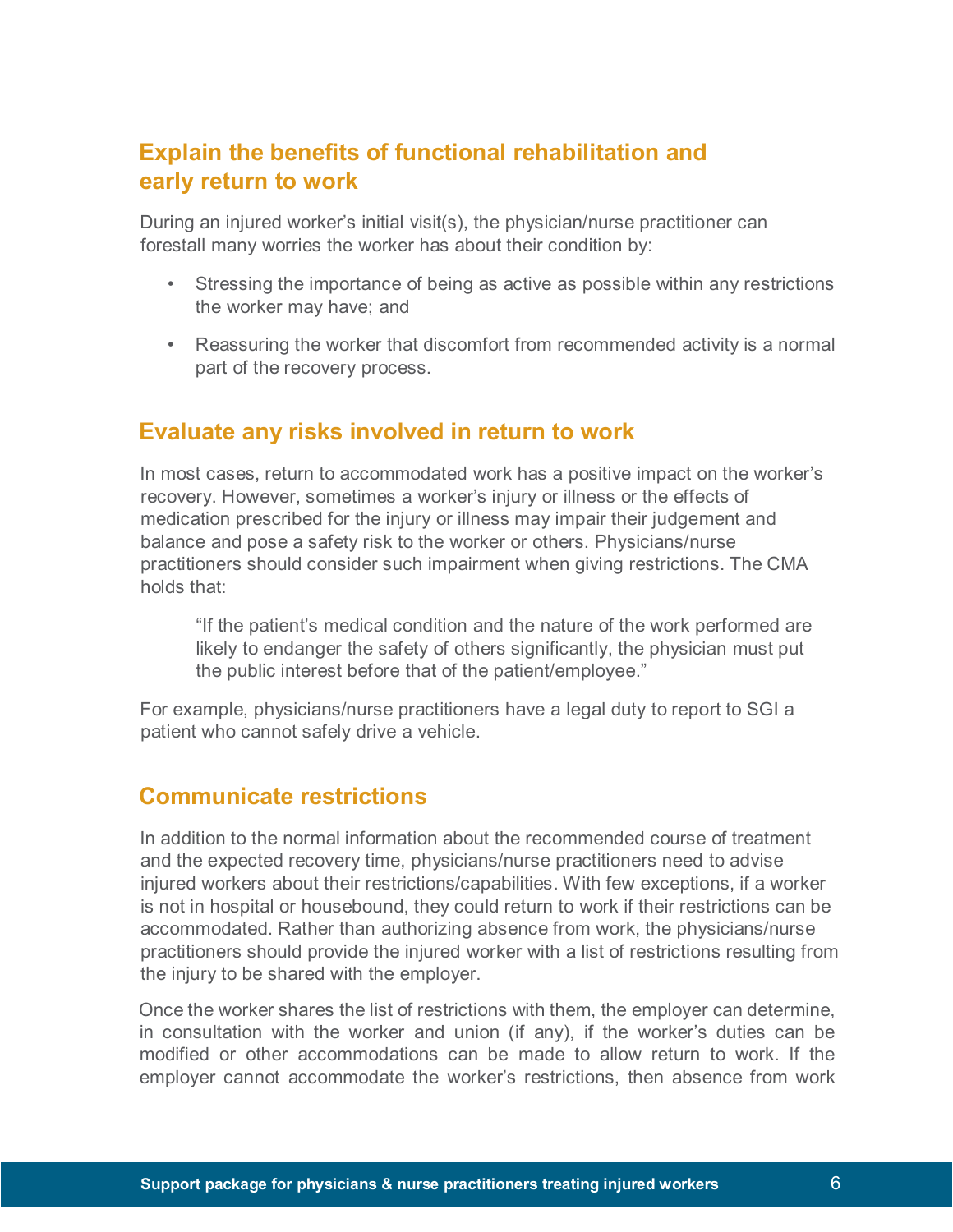may be required, even though any return to the workplace has been shown to have positive effects on recovery.

Physicians/nurse practitioners should always assume that employers can and will accommodate, even if workers think otherwise.

The advantage of this approach for both the worker and employer is that it encourages both to keep the dialogue open regarding accommodation. Continuing communication between the worker and employer is a vital part of successful recovery and return to work.

For more information, see the College of Physicians and Surgeons of Saskatchewan policy: *Role of the [Physicians](http://www.cps.sk.ca/imis/Documents/Legislation/Policies/POLICY%20-%20Certifying%20Illness.pdf) in Certifying Illness and/or Assessing Capacity for [Work](http://www.cps.sk.ca/imis/Documents/Legislation/Policies/POLICY%20-%20Certifying%20Illness.pdf)* as amended from time to time.

### **Prepare a list of work restrictions**

If the worker's employer has a return-to-work program in place, the worker may bring a copy of a return-to-work form to be filled out. If the worker does not provide a form, the physician/nurse practitioner should list any restrictions the worker has on a prescription slip. Give the list to the worker with instructions that it be given to the employer.

The list of restrictions should be based, as much as possible, on objective findings. The list should include:

- The period for which accommodated duties will be required; and
- When possible, specify the worker's range of activity. If unsure of the range, the physician/nurse practitioner should prohibit the questionable activity and refer the injured worker to a physical therapist for functional testing.

At each visit, this list of restrictions should be reviewed, and, as the worker's condition changes, updates forwarded to the employer via the worker.

## **Report to the WCB**

Every work injury that needs medical attention must be reported to the WCB. See [Appendix 4](#page-36-0) for WCB reporting forms.

To simplify the reporting process, physicians/nurse practitioners may attach a copy of their clinic notes to the WCB report form, provided the notes:

• Include all of the information requested on the form; and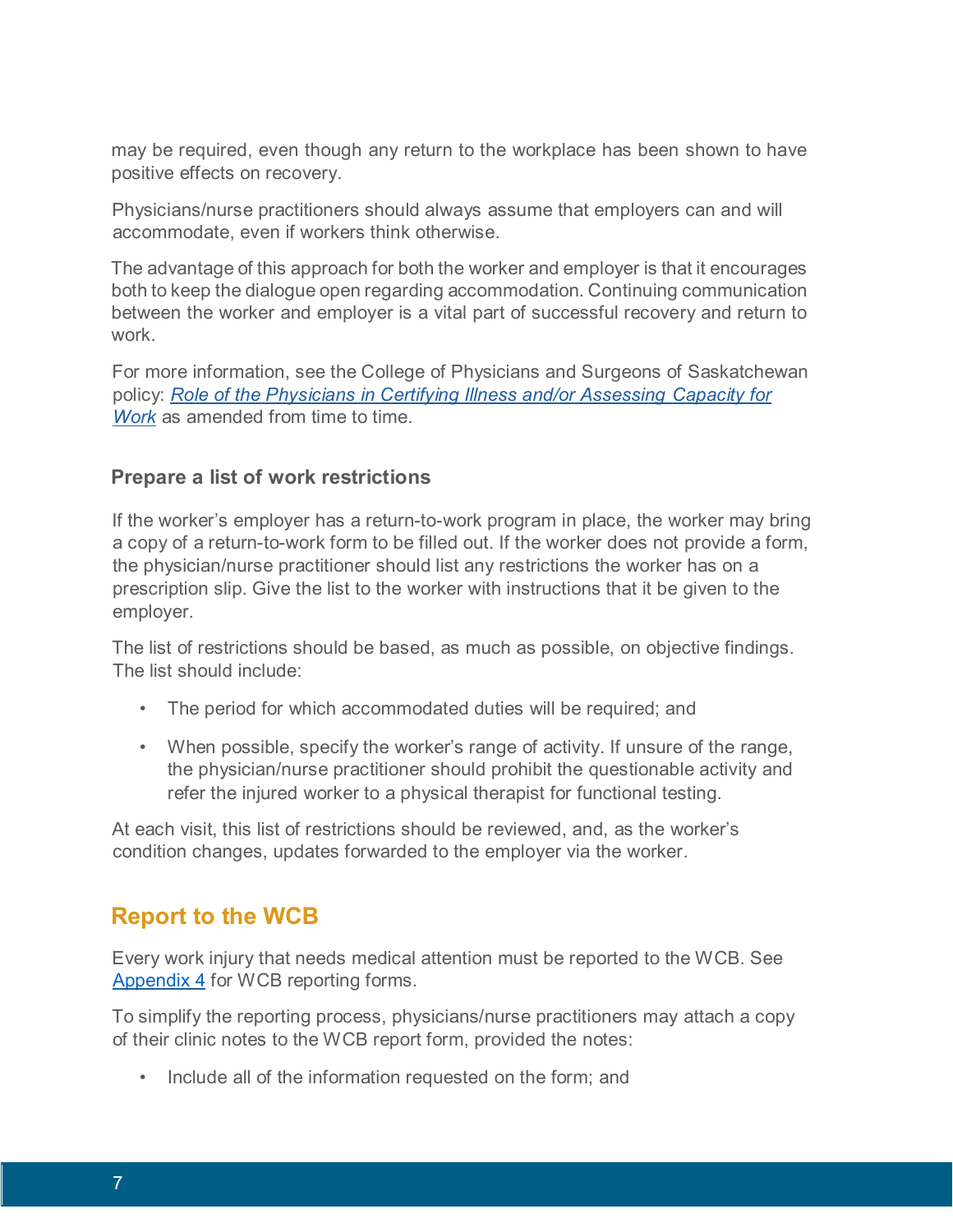• Are limited to the work injury only.

It is especially helpful if the notes are typewritten.

Physicians/nurse practitioners can also submit their reports electronically using the WCB's online business service. Physicians/nurse practitioners with a WCB billing number can apply for a secure WCB online account by clicking on Secure Login on the top right-hand corner of the home page at [www.wcbsask.com](http://www.wcbsask.com/) [a](http://www.wcbsask.com/)nd following the instructions.

WCB reports and phone inquiries are billable items for WCB claims and should be dealt with in a timely manner. Prompt response ensures that benefit payments are not delayed, and treatment plans can be implemented as soon as possible. Delays increase costs to employers.

## **Request advanced assessment & treatment if needed**

Physicians/nurse practitioners should advise the WCB and/or treatment team of:

- Health-related issues;
- The worker's progress;
- The direction health and disability management is taking; and
- Any interventions required regarding non-health related issues.

### **Expedited appointments**

When the physician/nurse practitioner determines specialist and diagnostic services are required, the WCB can assist. Where a waiting list exists for a service required by a worker, the WCB can help arrange an expedited service in many cases (i.e., MRI, CT scan or other diagnostic, day surgery, and some types of specialist appointments).

Requests for expedited services can be made either on a report form or by contacting WCB Health Care Services directly. WCB staff will forward requisitions for referral letters to be completed. An early response is required.

### **Referrals**

The WCB respects the knowledge and diagnostic acumen of family physicians/nurse practitioners and does not require a specialist referral to arrange MRIs, CT scans and other diagnostic tests.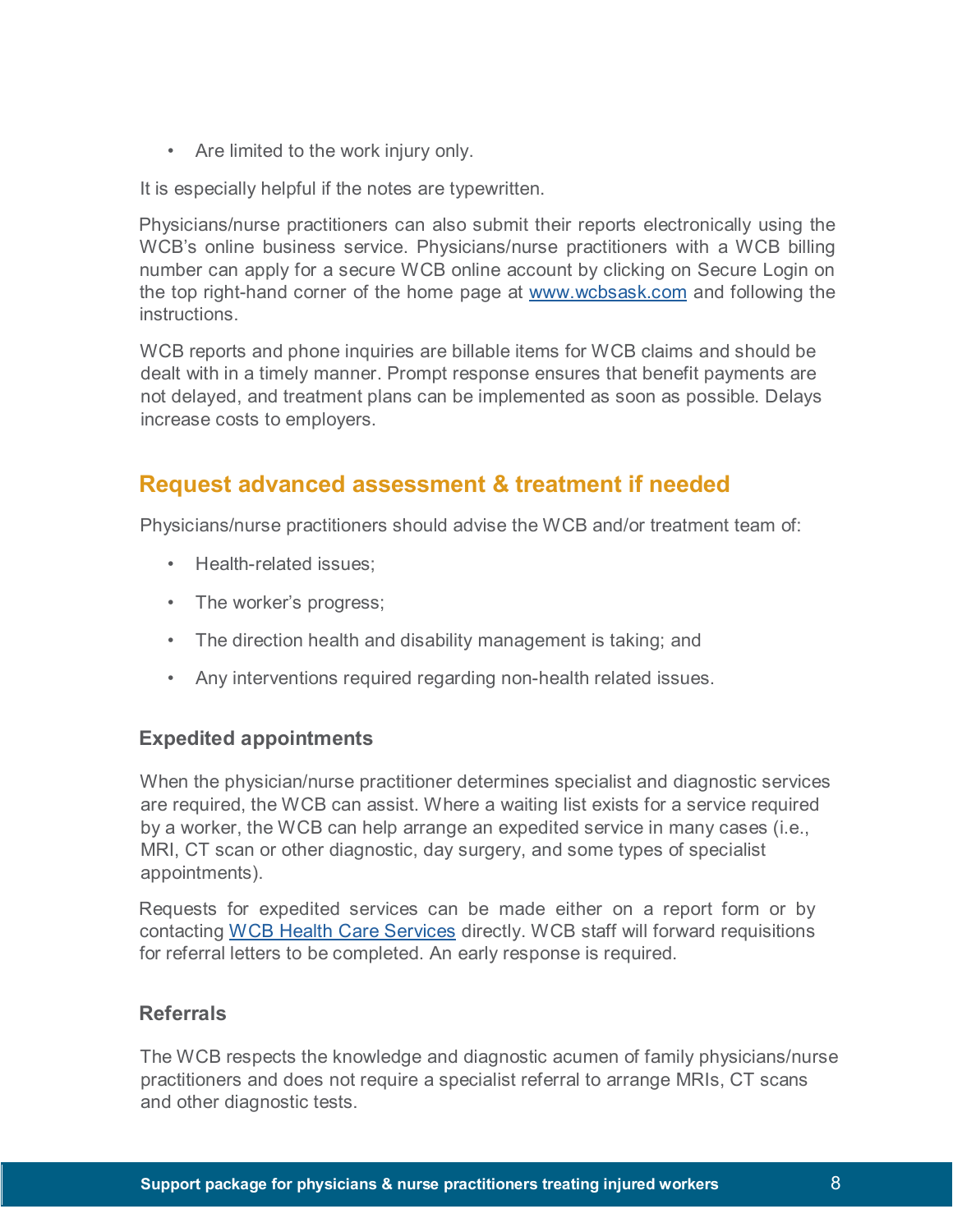### **Special requests**

Requests for unusual devices, treatment or diagnostic tests by any physician/nurse practitioner may require discussion with a WCB medical officer.

### **Secondary and tertiary assessment and treatment**

If the injured worker's recovery does not proceed as expected, the physician/nurse practitioner should contact the WCB to arrange for a multidisciplinary assessment (see Section 6).

## **Monitor RTW**

As the worker's condition improves, the physician/nurse practitioner should:

- Revise the worker's restrictions and convey this information to the employer via the worker and to the WCB in progress reports;
- Reassure the injured worker that some increase in discomfort is normal and expected during return to work (unless there are symptoms to suggest danger, or signs to suggest injury progression);
- Discuss modifications to the return-to-work plan with other involved health care professionals; and
- Make modifications to return-to-work plans, but do not stop return to work unless continuing presents a clear danger to the injured worker. A rest from return to work rarely leads to improvement except immediately after acute injuries.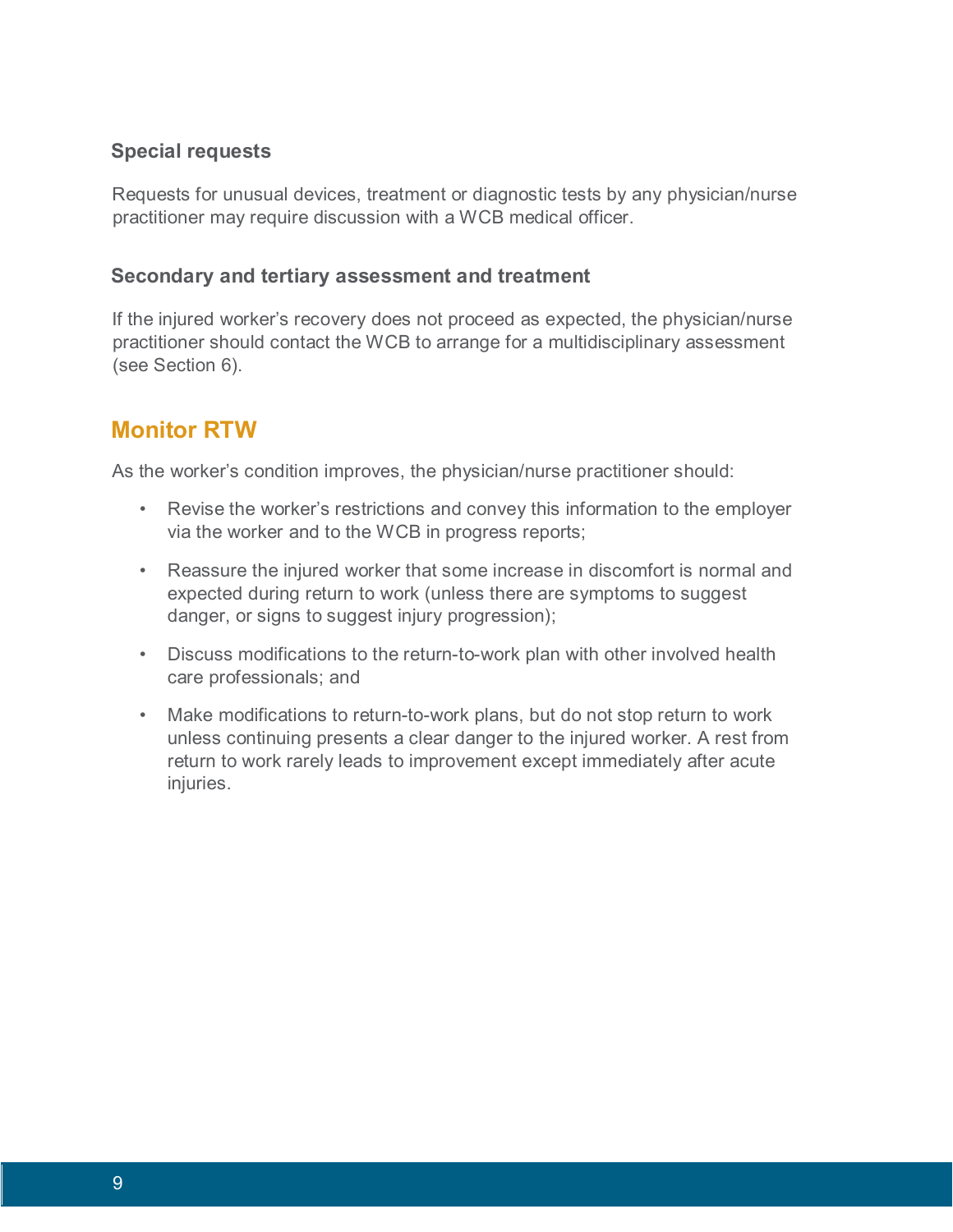Only 10 per cent of workplace injuries require advanced assessment and treatment. When an injured worker's recovery does not proceed as expected, the WCB can support the primary health care professional by arranging for diagnostics, specialist appointments and referrals for advanced treatment.

The physician/nurse practitioner or WCB may ask for an assessment team review where:

- The worker is not working and has no confirmed RTW date; and
- The expected recovery date has been exceeded; or
- Significant risk factors for chronic disability have been identified (see [Appendix](#page-37-0) 5);
- The worker continues in employment but has not returned to full duties and/or full hours of work after the work injury; or
- An active treatment plan is not in place.

The WCB has established the following administration guidelines to help identify injured workers in need of advanced assessment and treatment. The WCB may automatically refer the injured worker for assessment when these timeframes have been exceeded and the worker has not returned to work.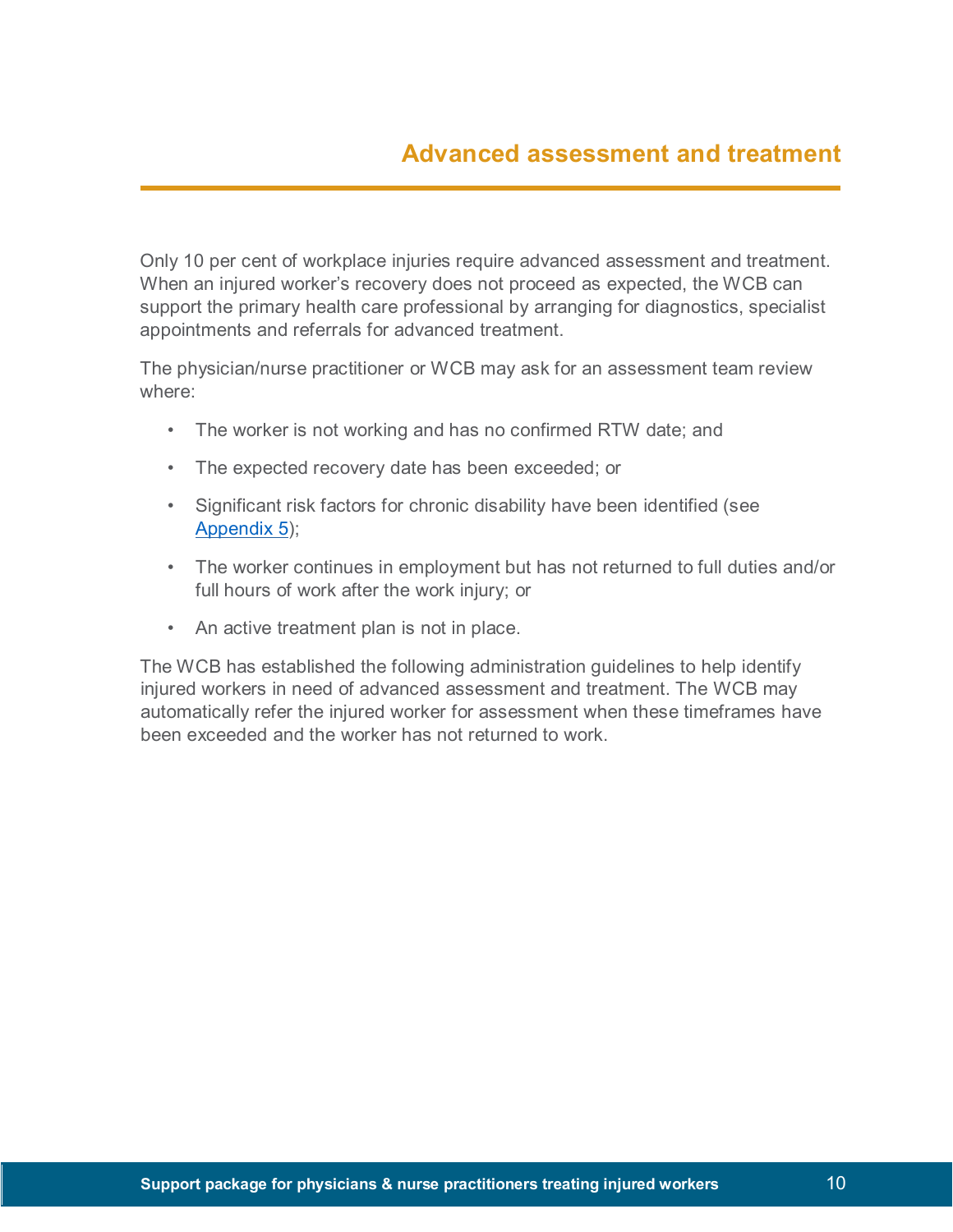| <b>Type of Injury</b>                                         | <b>Referral to</b><br><b>Assessment</b> |
|---------------------------------------------------------------|-----------------------------------------|
| Soft Tissue Injury (STI)                                      | 7 weeks                                 |
| Non-STI - Neck and Spine (fractures/surgeries)                | 12 weeks                                |
| Non-STI – Upper Extremity (includes non-arthroscopic surgery) | 12 weeks                                |
| Non-STI – Others (includes all non-arthroscopic surgery)      | 12 weeks                                |
| All arthroscopic surgeries                                    | 6 weeks                                 |
| Lower extremity (fractures/surgeries)                         | 16 weeks                                |
| All other complex/multiple fractures                          | 16 weeks                                |
| Amputation (lower or complex)                                 | 26 weeks                                |
| Spinal fusion                                                 | 26 weeks                                |
| Psychological                                                 | 4 weeks                                 |

More information on the WCB's [Disability Duration Guidelines](https://www.wcbsask.com/wp-content/uploads/2013/09/11.17.2015.-Disability-Duration-Guidelines.pdf) [i](https://www.wcbsask.com/wp-content/uploads/2013/09/11.17.2015.-Disability-Duration-Guidelines.pdf)s available on our website.

## **Multidisciplinary assessment**

The assessment team will confirm diagnoses and make recommendations appropriate to the worker's condition, such as:

- Further primary treatment or secondary or tertiary care;
- Specialist and diagnostics services to occur consecutive or concurrent to other treatment;
- Timeline for return-to-work planning, which may include an immediate return to work; and
- An indication of whether the worker has pathology to preclude their return to the job held at the time of the injury.

### **Assessment teams**

Teams are composed of multidisciplinary health care professionals at both secondary and tertiary levels.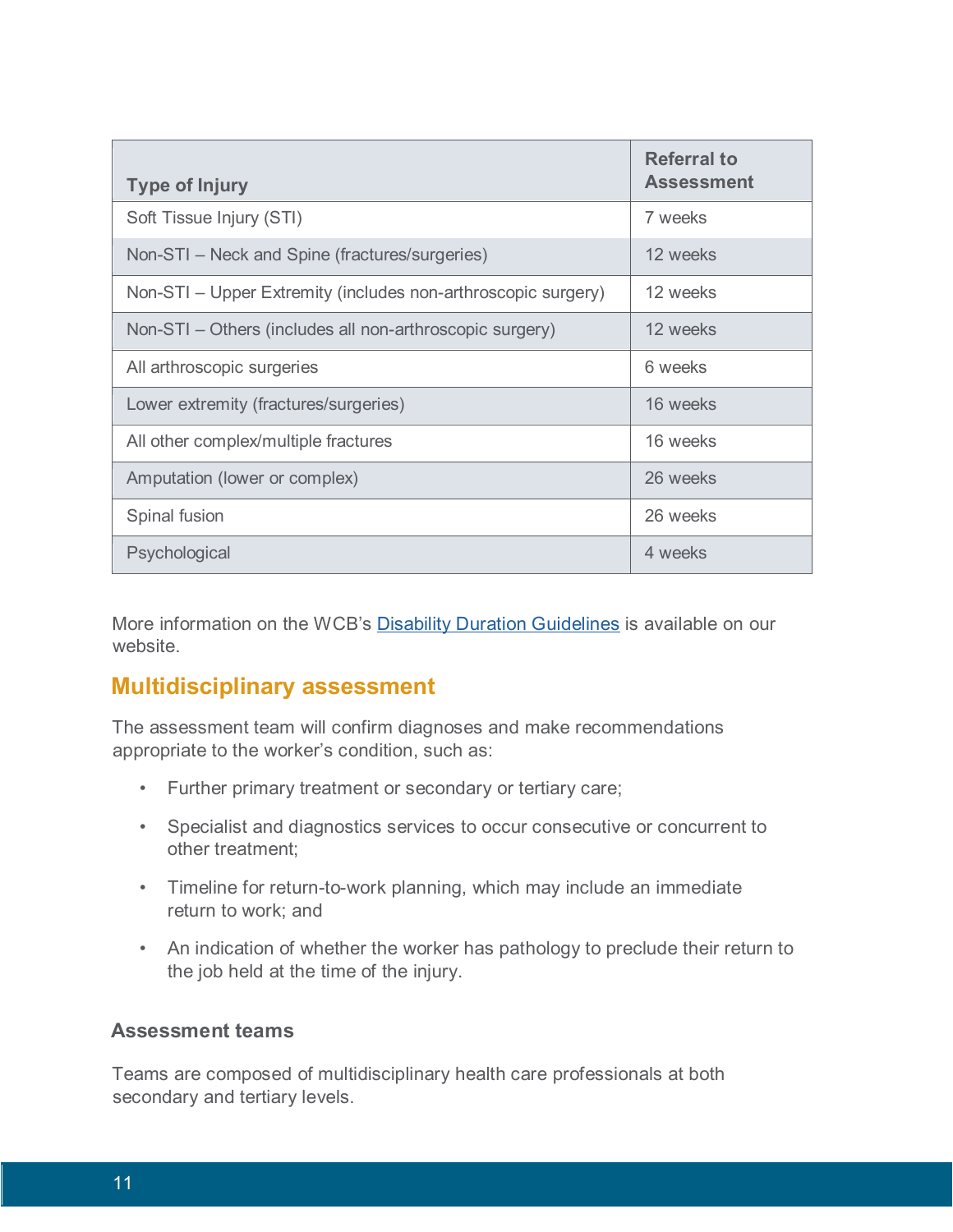The WCB selects the appropriate assessment team based on the length of time the worker has been away from regular job duties and/or the presence of psychosocial and pain management issues.

Specialists may be added to the assessment teams at the discretion of the WCB, if there are issues involved that are beyond the scope of practice of the team physicians/nurse practitioners.

Mental health assessments are also arranged by the WCB, where appropriate.

### **Assessment reports**

The assessment team and the WCB will advise the worker that all reports will be sent to the physician/nurse practitioner, and that the worker should arrange an appointment with the physician/nurse practitioner to discuss the assessment team's report and any recommended changes to treatment and/or return to work.

The assessment team will forward reports to both the physician/nurse practitioner and the WCB:

- A summary report within one week of the assessment; and
- A comprehensive report within two weeks of the assessment.

If the worker has not contacted the physician/nurse practitioner in the days immediately following the assessment, the physician/nurse practitioner should contact the worker.

## **Arranging advanced treatment**

If the physician/nurse practitioner agrees to a recommendation for secondary or tertiary treatment, the physician/nurse practitioner may:

- Make a direct referral to a WCB approved clinic; or
- Contact the WCB to make a referral or appointment on their behalf. If the WCB notifies the physician/nurse practitioner of an available appointment, it is important that the physician/nurse practitioner respond promptly to reserve the appointment.

The physician/nurse practitioner should encourage the worker to consider advanced treatment as "like work" and that their full effort, promptness and attendance are expected.

When a referral is made to a treatment centre, the centre will contact the worker to: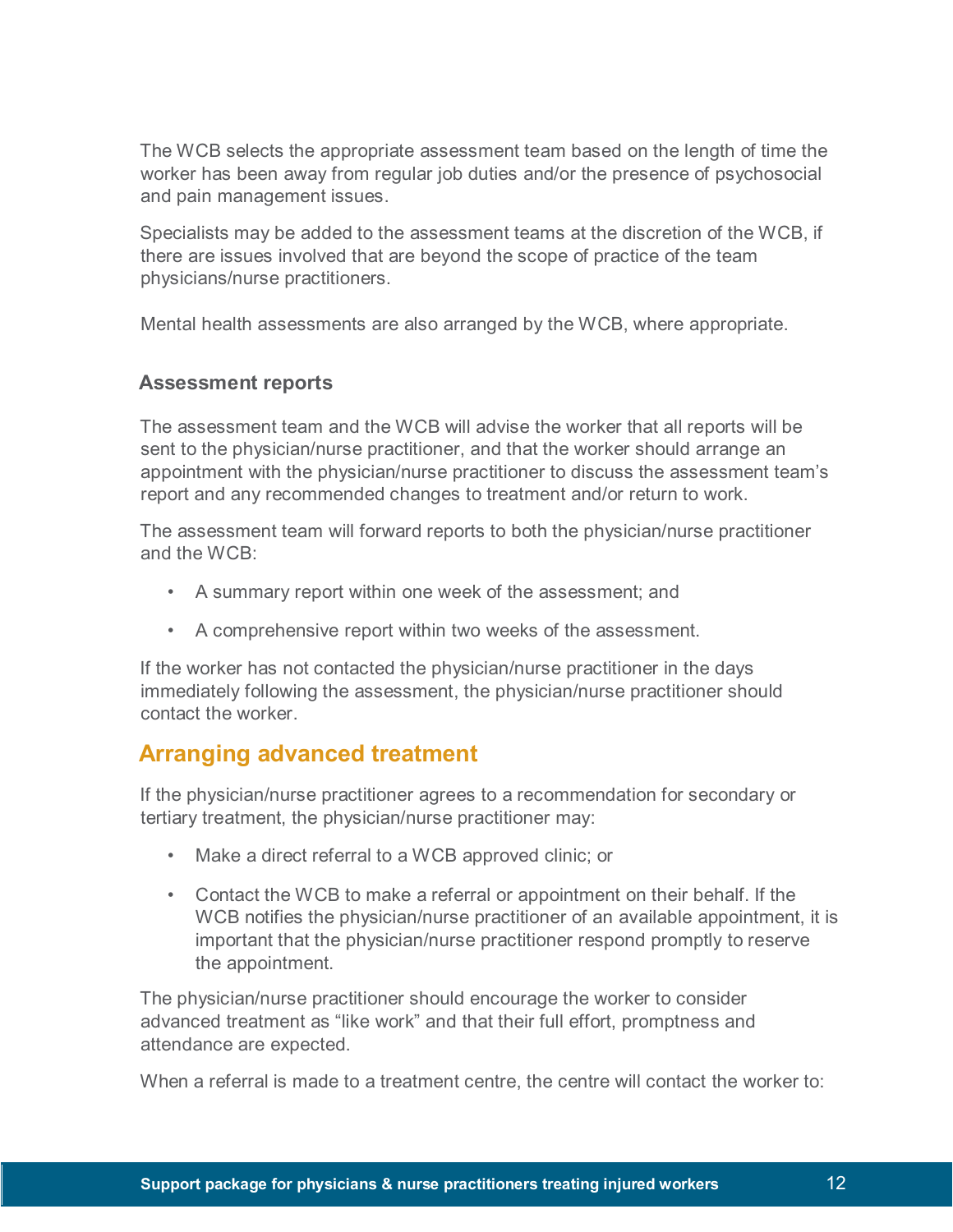- Arrange for intake within one week of referral date; and
- Advise the worker of the daily time commitment they will need to make. Most secondary programs involve three to five hours of treatment per day while tertiary programs require four to six hours. (Where the work site can be used to make functional progressions, less treatment centre time may be indicated.)

Once the worker is in treatment, secondary and tertiary treatment centres will:

- Deliver the treatment recommended by the assessment team;
- Provide reports to the physician/nurse practitioner regarding progress, including functional gains;
- Establish a return to work plan;
- Advise the physician/nurse practitioner of the details of the plan; and
- Monitor return to work, working closely with the worker, employer, WCB and physician/nurse practitioner.

Successful outcomes are achieved when the physician/nurse practitioner supports the functional rehabilitation approach, even in the presence of subjective complaints. Physicians/nurse practitioners are encouraged to contact and work collaboratively with the treatment teams when the worker raises concerns about their symptoms and/or treatment.

If a worker is receiving care at a secondary or tertiary level and requests information from their file that might be injurious to them, the treatment centre will supply the information only to the physician/nurse practitioner, not directly to the worker.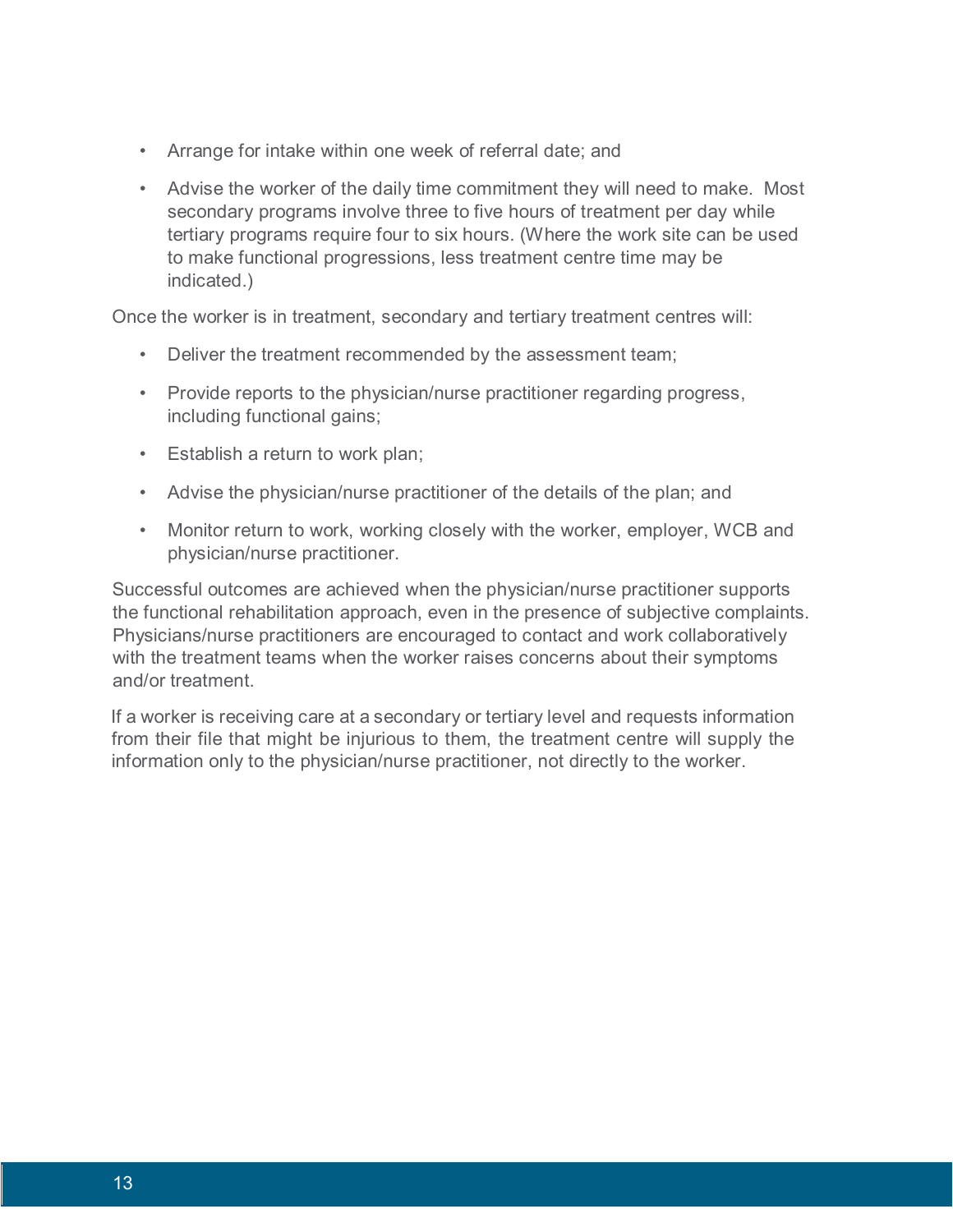## **More on return to work**

Total disability is rare. Most injured workers will benefit from transitional return to work (see below) while they recover, because it helps maintain their self-esteem and connection with the workplace. Being at work can help alleviate concerns about job security and allows continuing contributions to workplace benefit and pension plans.

The development of a return-to-work plan should begin with the injured worker's first visit, if appropriate. When a physician/nurse practitioner sees an injured worker for the first time concerning a longstanding condition, the physician/nurse practitioner should obtain and consult medical records on prior care before offering advice on a return-to-work plan.

## **Employers have a duty to accommodate**

Saskatchewan Human Rights legislation requires all employers to accommodate injured workers to allow them to return to work as soon as medically safe. However, in the absence of a collective agreement, Saskatchewan Employment Standards only protects a worker's employment for 26 weeks of absence due to work injury.

The list of restrictions the physician/nurse practitioner supplies is crucial to the employer's ability to accommodate their injured workers as soon as possible.

### **Return-to-work process**

Return to work should be incorporated into the treatment plan as soon as possible. Early return to work helps maintain the link to the workplace and often serves as a therapeutic component.

A **return-to-work program** is the documented, planned process for managing work absences due to injury/illness-related disabilities. It can include modified jobs, tasks, equipment, hours of work, and work schedule, based on medical restrictions and work requirements. The program is designed to assist the employee's rehabilitation.

A **Transitional Return-to-Work Plan (TRTW)** includes any combination of a gradual increase in hours of work and/or work activities designed to return the disabled worker to the job they had at the time of their injury. Where appropriate, TRTW is followed by full return to the job the worker held at the time of the injury.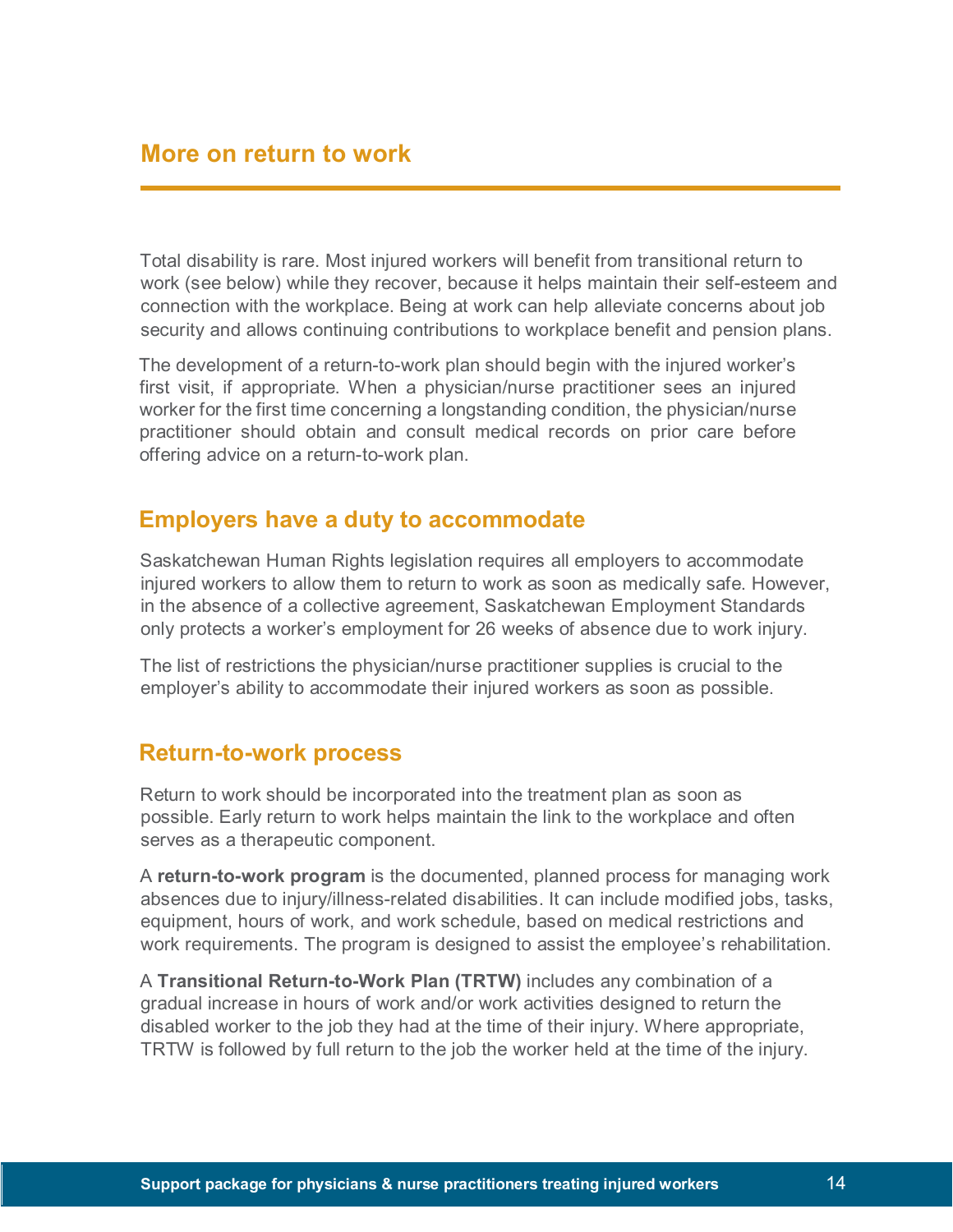A **maintenance return–to-work plan** includes any combination of hours of work and/or work activities designed to maintain the function of a disabled worker awaiting treatment and/or surgery.

Company physicians/nurse practitioners and occupational nurses can help develop and monitor all types of return-to-work programs.

## **Return to work with permanent impairment**

Full return-to-work planning will normally involve the employer, injured worker, and a union representative, if requested by the worker. If possible, the physician/nurse practitioner should define any ongoing work restrictions.

Where necessary, an occupational therapist or physical therapist can assist in determining functional ability and in establishing and monitoring a RTW plan, progressing up to and including permanent return to accommodated work. Vocational assistance may be available for injured workers who cannot return to their previous jobs. The goal is to return the injured worker to their previous earning capacity.

The WCB is not responsible for finding jobs for workers with permanent restrictions resulting from work injuries, but may help with job searches, resumes, and training.

## **Preventive job change**

Regardless of the risk of re-injury, the WCB responsibilities end when the worker has recovered from the work injury sufficiently to return to the job they had before their injury. Preventative job change is beyond the mandate of the WCB.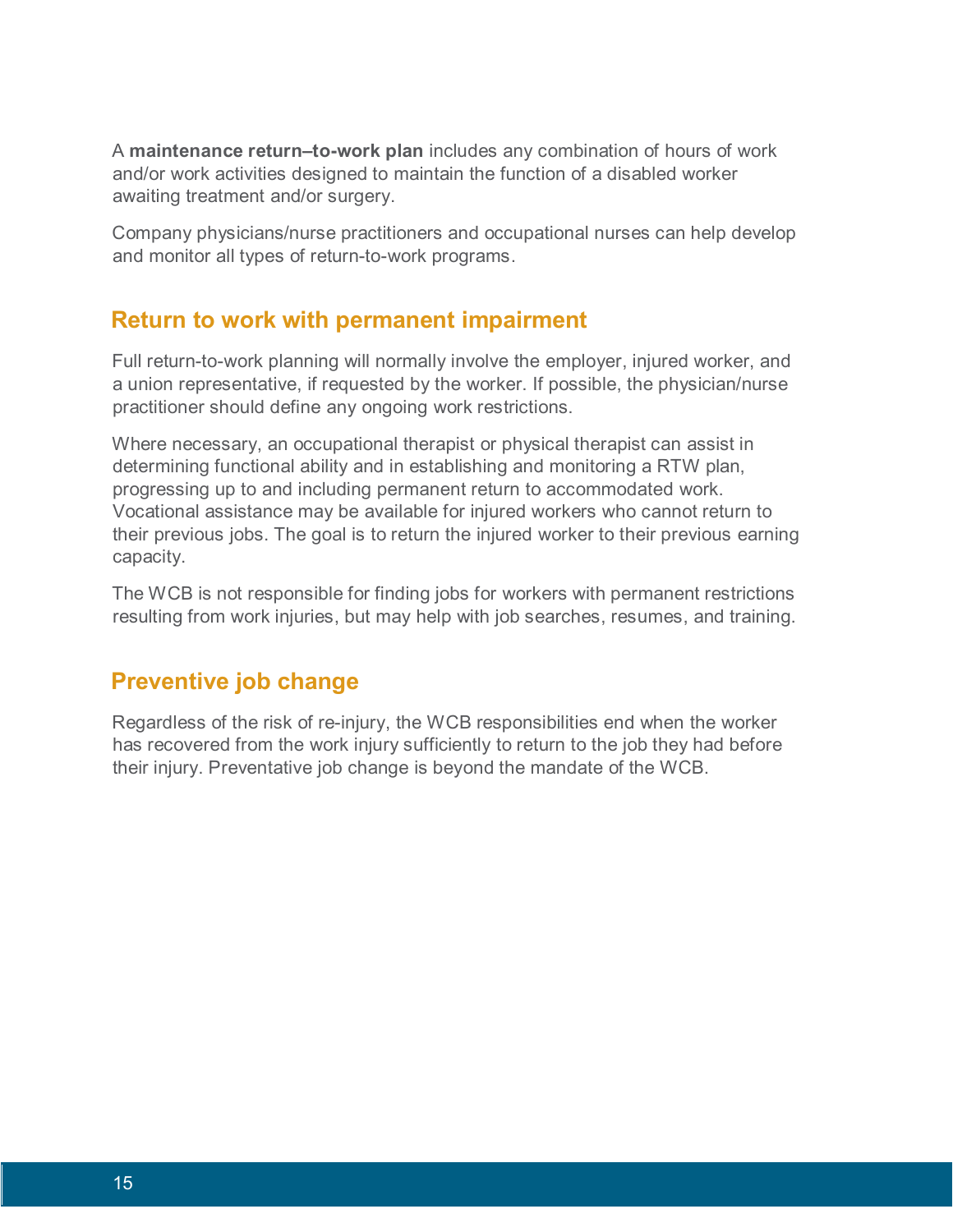# **Factors affecting RTW/function**

There are many factors that may affect the worker's return to work/function. Some factors may be related to the nature of the injury, others are not. For a worker whose disability is not explained by the nature of the injury, an extended recovery time may be the first sign of chronic disability.

Timely health care, return to work and vocational services are vital to the prevention of chronic disability. The first few months are critical. The risk of an injured worker becoming chronically disabled increases rapidly with time, unrelated to the nature of the injury.

WCB treatment programs are available for injured workers at increased risk of prolonged recovery or chronic disability. The following may help physicians/nurse practitioners identify those workers who may need these services.

## **Symptoms of increased risk of chronic disability**

The injured worker may:

- Exhibit diminished or no interest in actively participating in their recovery;
- Have a negative attitude about returning to work;
- Be convinced that they are disabled and that they are entitled to financial benefits, whether they are receiving them or not; and/or
- Have complaints that cannot be verified, and that are out of proportion to the nature or severity of the injury.

Experienced health care professionals will often have intuitive concerns about their patients. These "gut" feelings should not be ignored, even in the absence of other risk factors. These concerns should be reported to the WCB as early as possible, so arrangements for advanced assessment and treatment can be made.

For more information on the risk factors for chronic disability, see Appendix 5.

See Advanced assessment and treatment for information on the services available for workers at increased risk.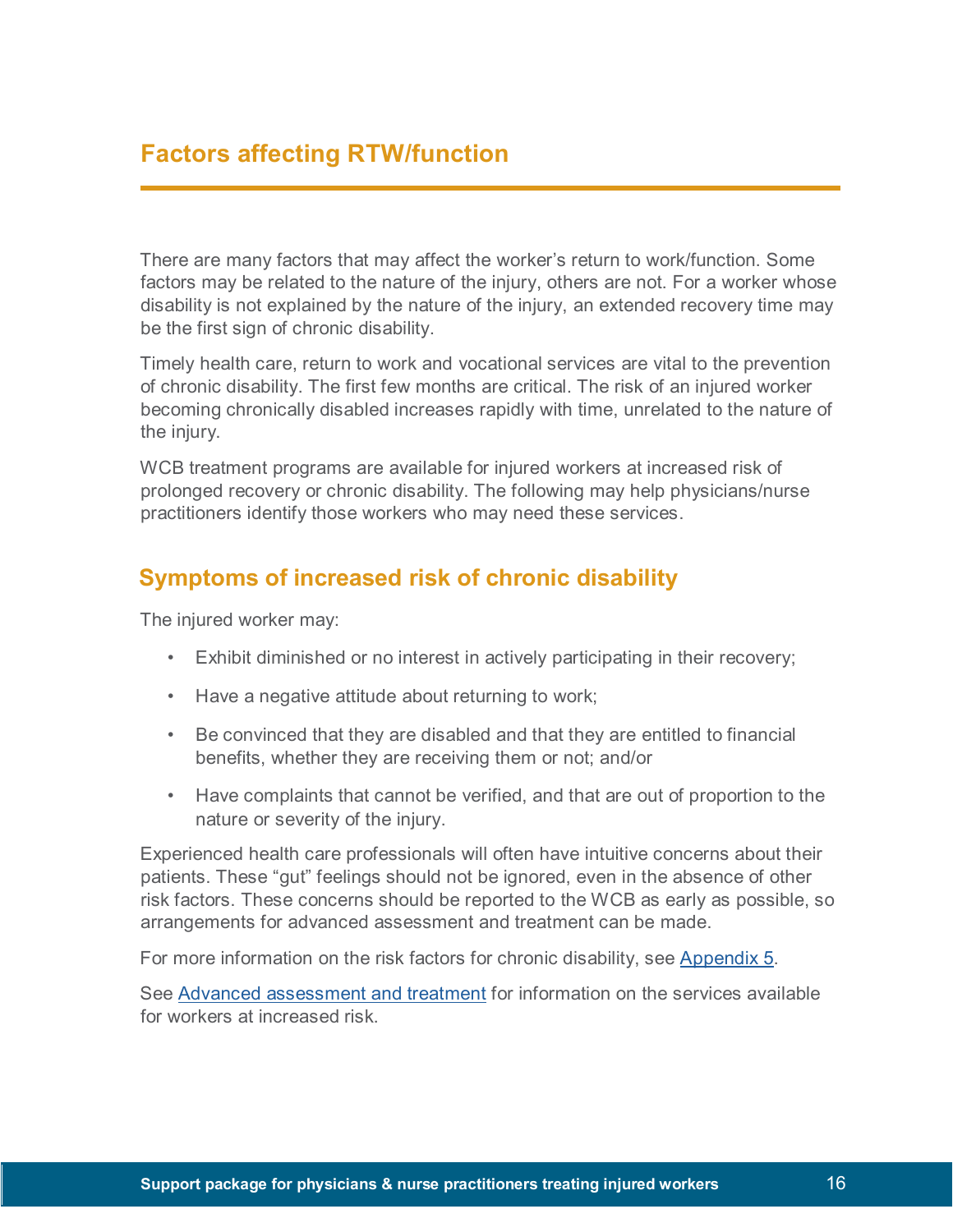# **Employment and personal factors**

For a list of positive and negative employment and personal factors that may affect an injured worker's return to work, see <u>Appendix 6</u>.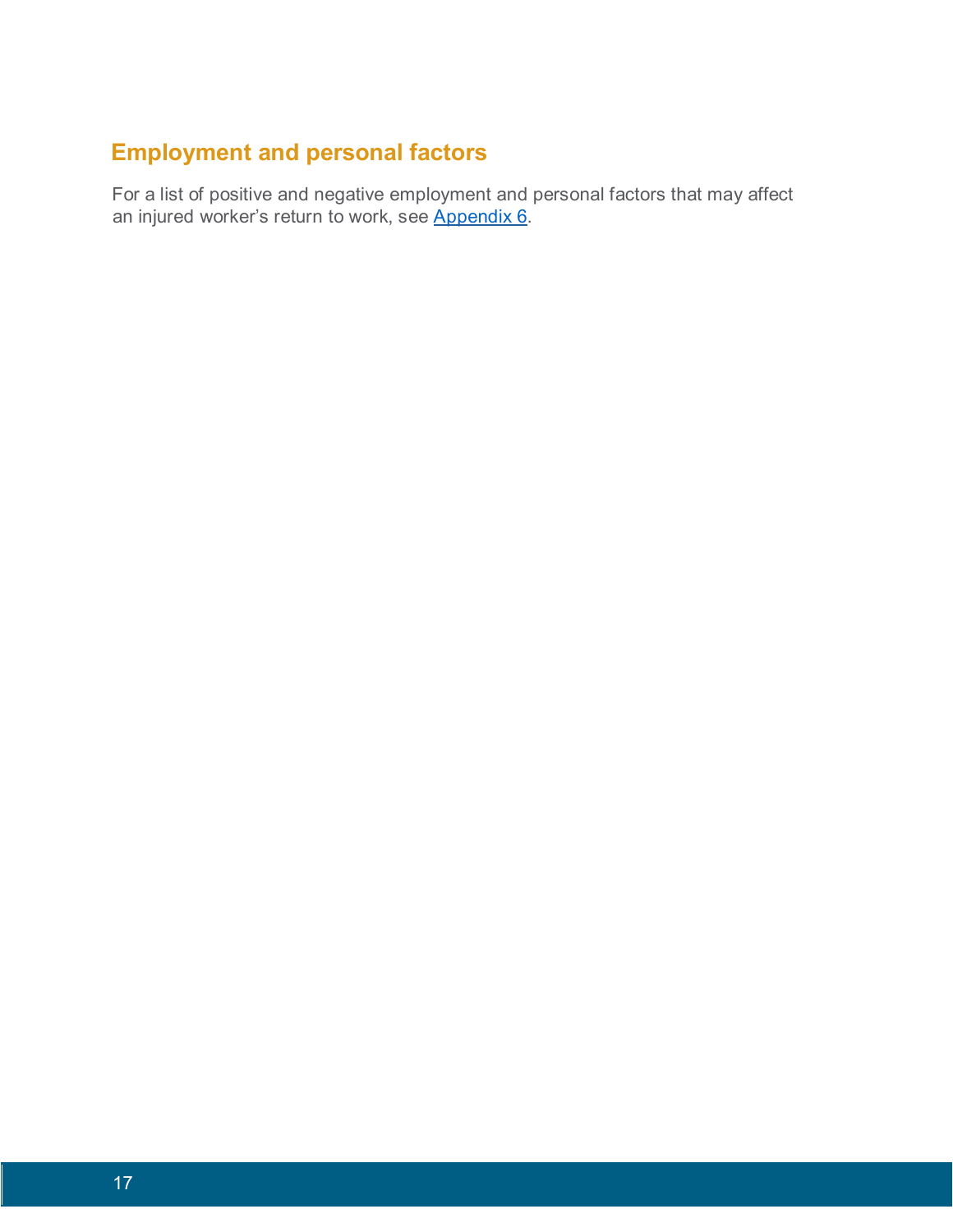When an injured worker has reached maximum medical improvement (MMI) and a part of their body still does not function as it did before the injury, they may be entitled to a PFI award.

A PFI award is a monetary payment based on a percentage of whole person impairment. The dollar amount of that award is a percentage of a current maximum amount established under *The Workers' Compensation Act, 2013, (the Act).*

The rating is done by WCB medical professionals based on the current edition of the AMA *Guides to the Evaluation of Permanent Impairment.* This rating is a percentage determined by review of the file, including all medical records and examination findings provided by the injured worker's community-based care providers.

This is an impairment rating rather than a disability rating:

- A medical impairment is a deviation from normal in a body part or system and its functioning.
- Disability arises out of the interaction between impairment and external requirements, such as the capacity to meet personal, social or occupational demands, or statutory or regulatory requirements.

A PFI payment does not affect any wage-loss or vocational benefits the worker may receive.

## **Independence allowance**

The WCB may also provide an allowance to help qualified impaired workers live independently. This allowance may cover expenses such as lawn mowing, snow shoveling and transportation.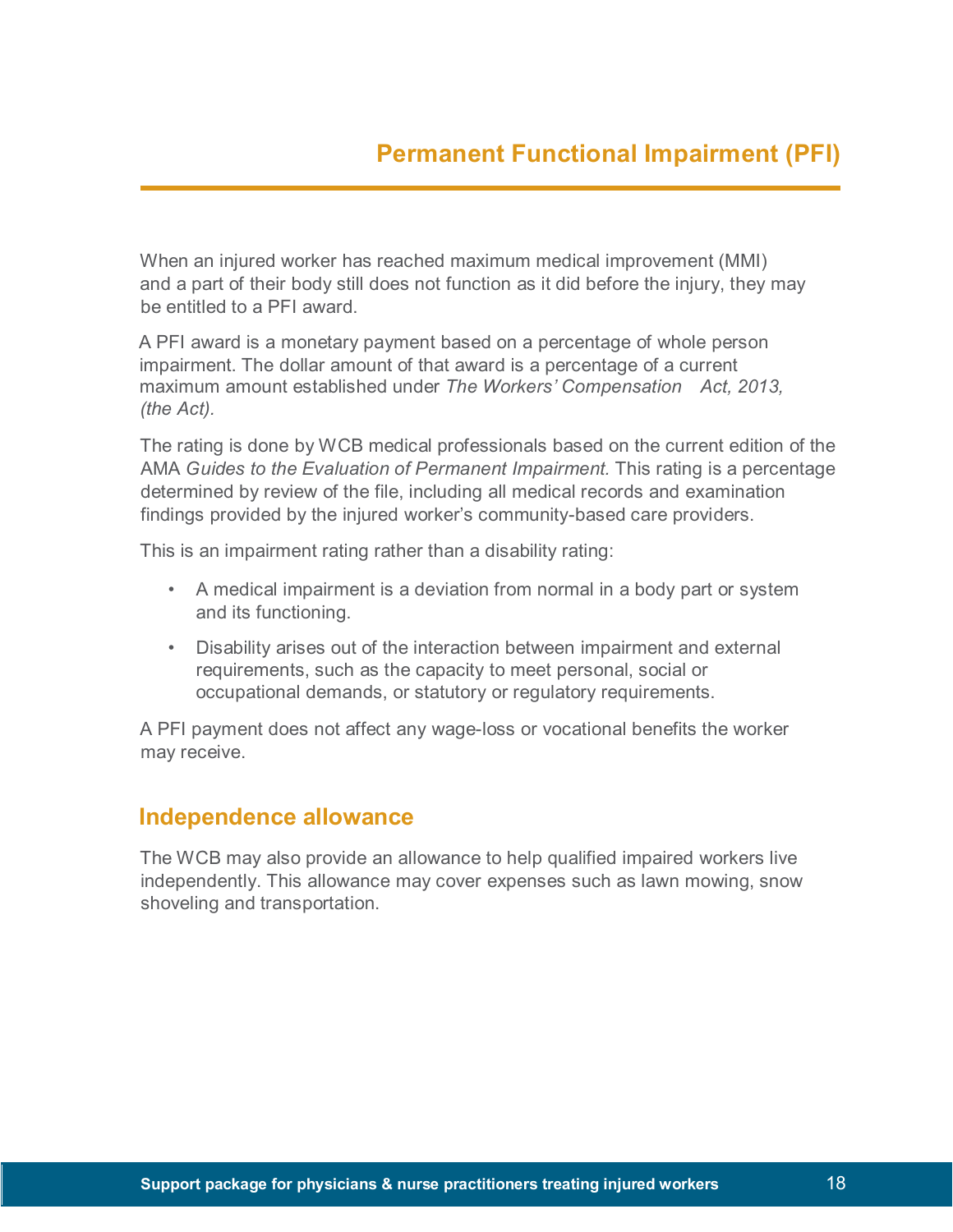# **Workers with injury-related disability**

Permanent impairments can lead to disabilities that have serious implications for injured and their families. To minimize the effects of these disabilities, the physician/nurse practitioner should encourage injured workers to:

- Accept accommodated employment with the employer, as established and monitored by the treatment team; or
- Cooperate with WCB vocational services in cases where the employer cannot accommodate.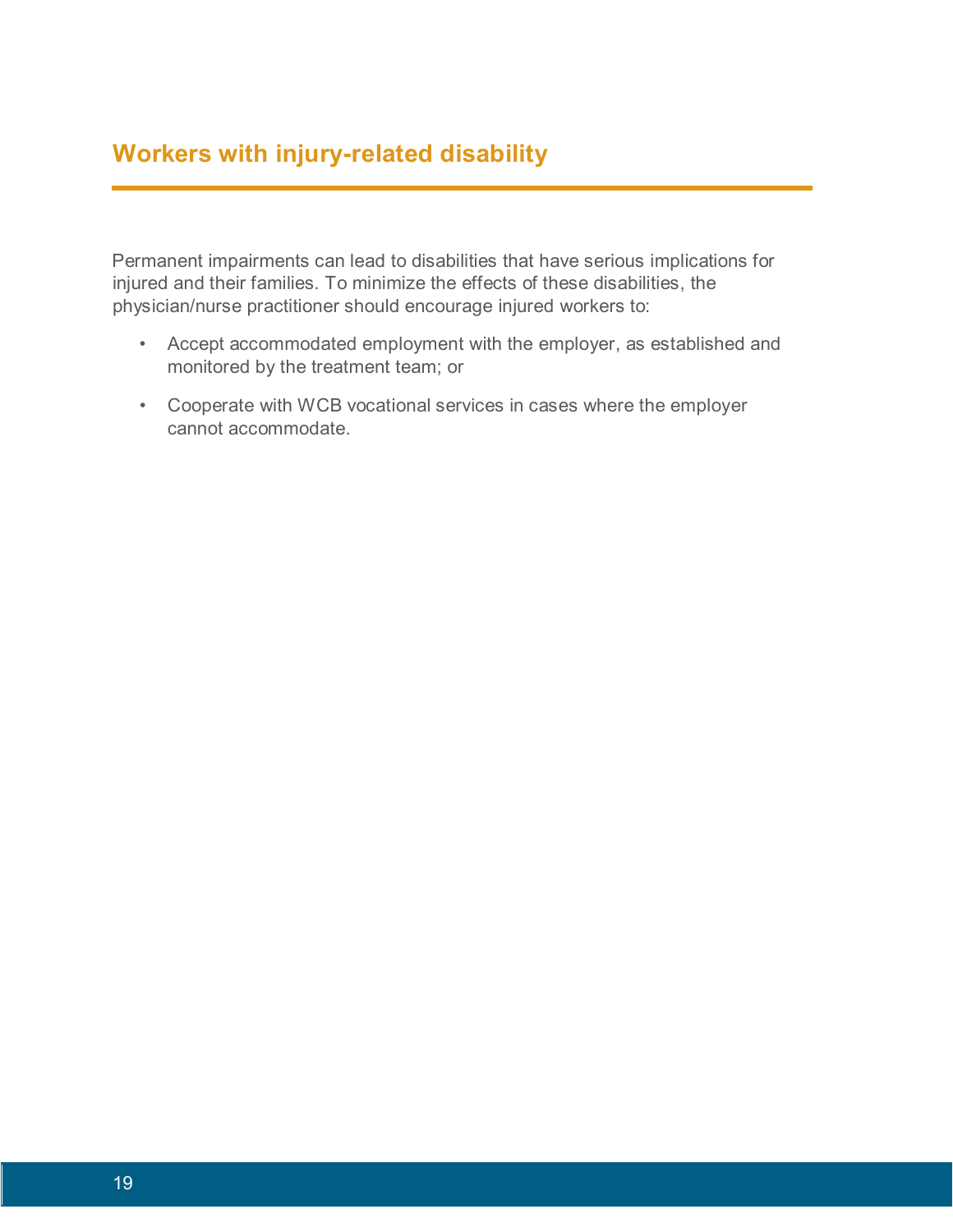In addition to the enormous economic and social impact, work-related illness/injury can devastate individuals, their families, and their workplace. To be an effective health advocate for the injured worker, and to lessen the burden of work injuries to society, the treating physician/nurse practitioner will need to address many modifiable factors to assist in an early and safe return to work/function.

Integrating return to work with clinical care is of primary importance in returning injured workers to work/function and overall well-being.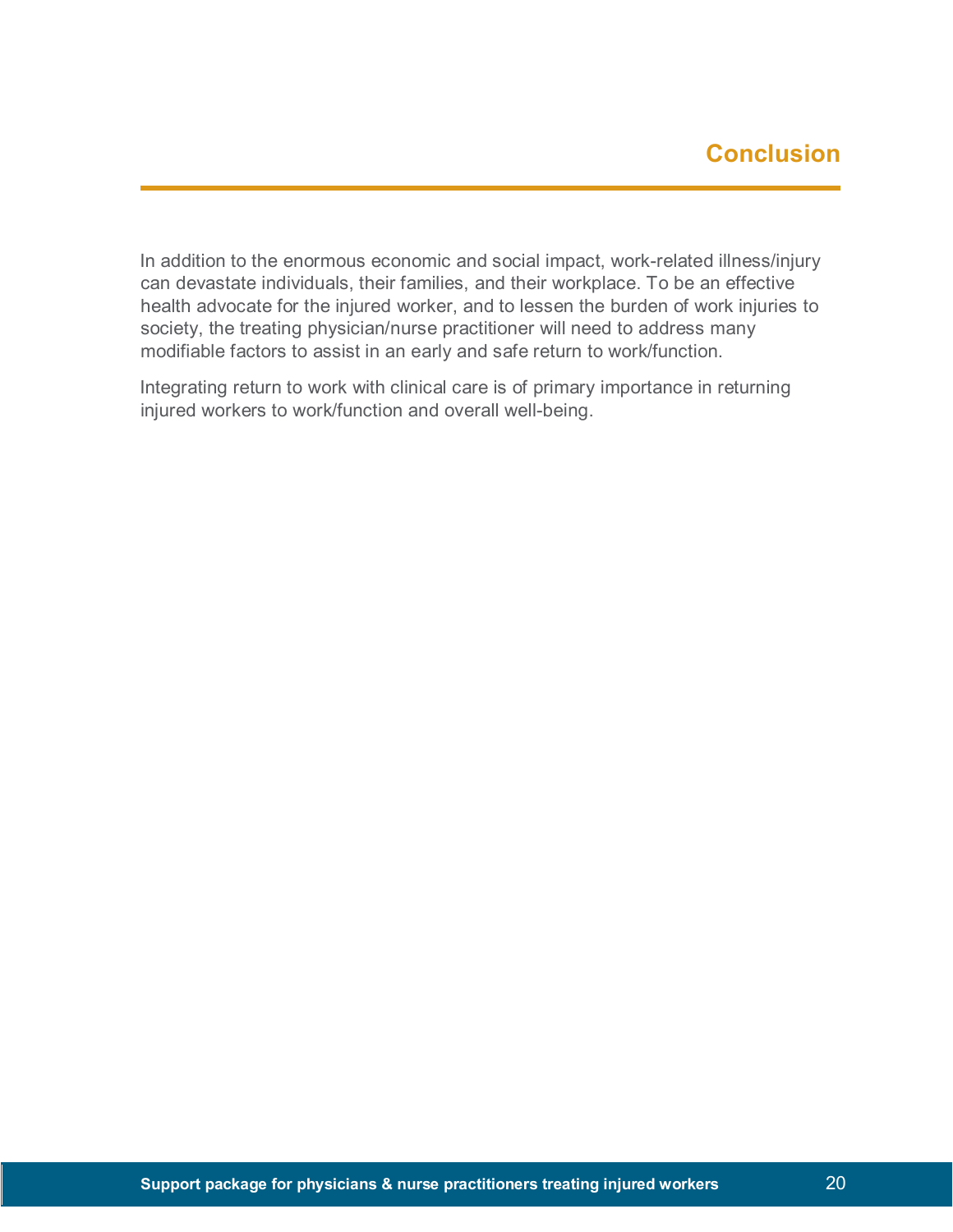# **Appendices**

- [Appendix 1: Compensation benefits for injured workers](#page-31-0)
- [Appendix 2: Appealing a WCB decision](#page-33-0)
- [Appendix 3: Integrated partnership model](#page-35-0)
- [Appendix 4: Physician Initial and Progress Report forms](#page-36-0)
- [Appendix 5: Risk factors for chronic disability](#page-37-0)
- [Appendix 6: Positive and negative factors for RTW/function](#page-39-0)
- [Appendix 7: Resources and references](#page-40-0)
- [Appendix 8: WCB contact information](#page-42-0)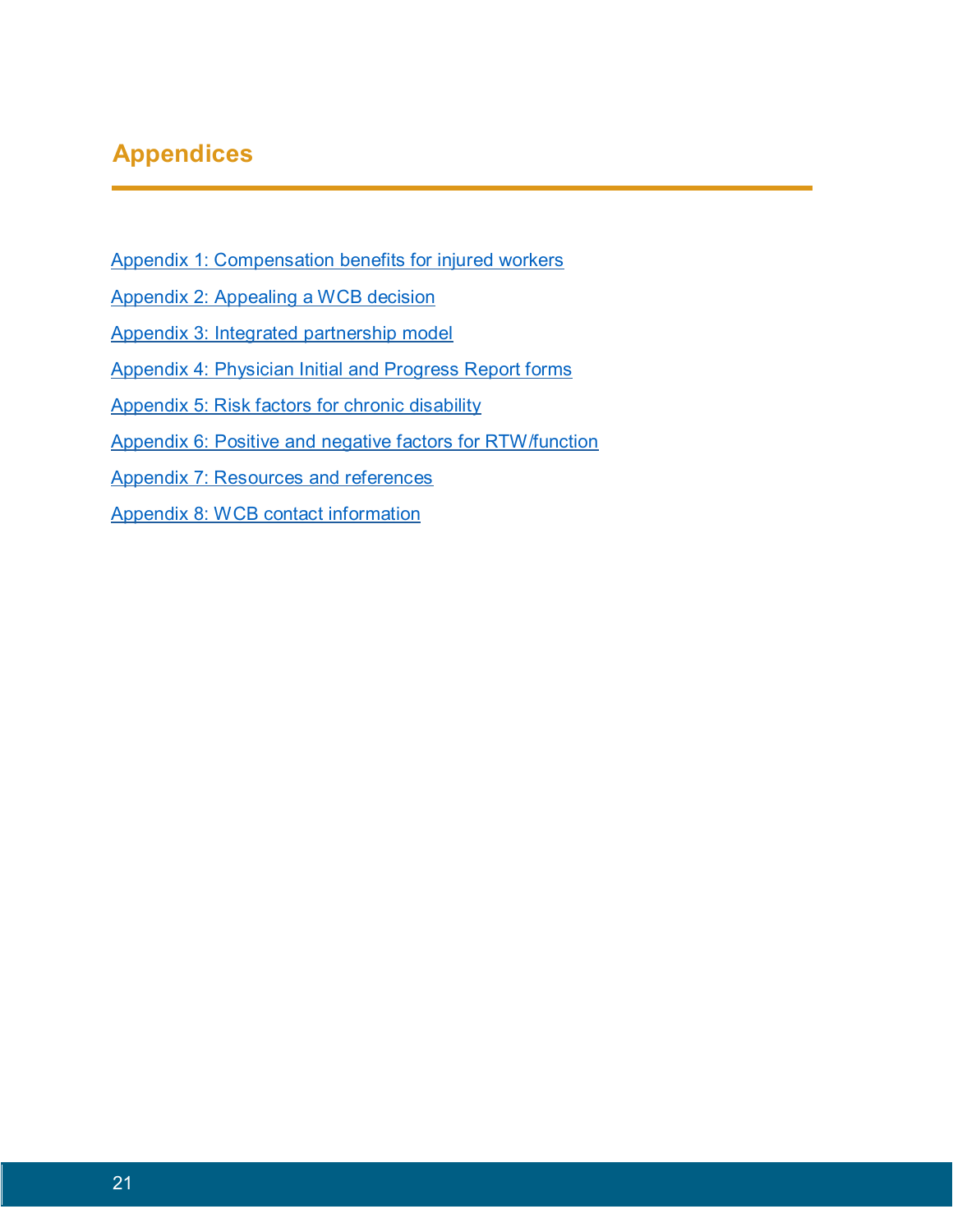<span id="page-31-0"></span>When the WCB accepts a worker's injury claim, that worker may be entitled to a variety of benefits as set out in WCB legislation and policy. These benefits may include:

### **Wage loss**

Workers who are injured at work, and off work beyond the day they were injured, may be entitled to receive wage-loss benefits equal to 90 per cent of their probable take-home pay. Benefit payments begin on the day of first wage loss after the date of injury, with the initial payment made in 14 days or less, if possible.

### **Permanent impairment**

If a work injury results in a permanent impairment such as the loss of a limb, the worker may receive a lump sum payment. This payment is in addition to wage-loss compensation, if applicable, or in some cases, even if there was no wageloss. The lump sum is dependent on the percentage of impairment. If a work injury results in a severe functional impairment, the WCB may also provide an annual independence allowance to assist in maintaining an independent lifestyle.

### **Long-term benefits**

Wage-loss benefits may continue for as long as the worker experiences total or partial loss of earning capacity due to the injury. Benefits usually end at age 65. To protect wage-loss benefits from the effects of inflation, they are reviewed annually based on changes in the Consumer Price Index.

### **Death benefits**

In cases where a worker dies on the job, the WCB makes an immediate lump sum burial payment, and may pay the cost of transportation of the deceased to the usual place of residence in Canada. In addition, the WCB pays compensation benefits to the surviving spouse and any dependent children.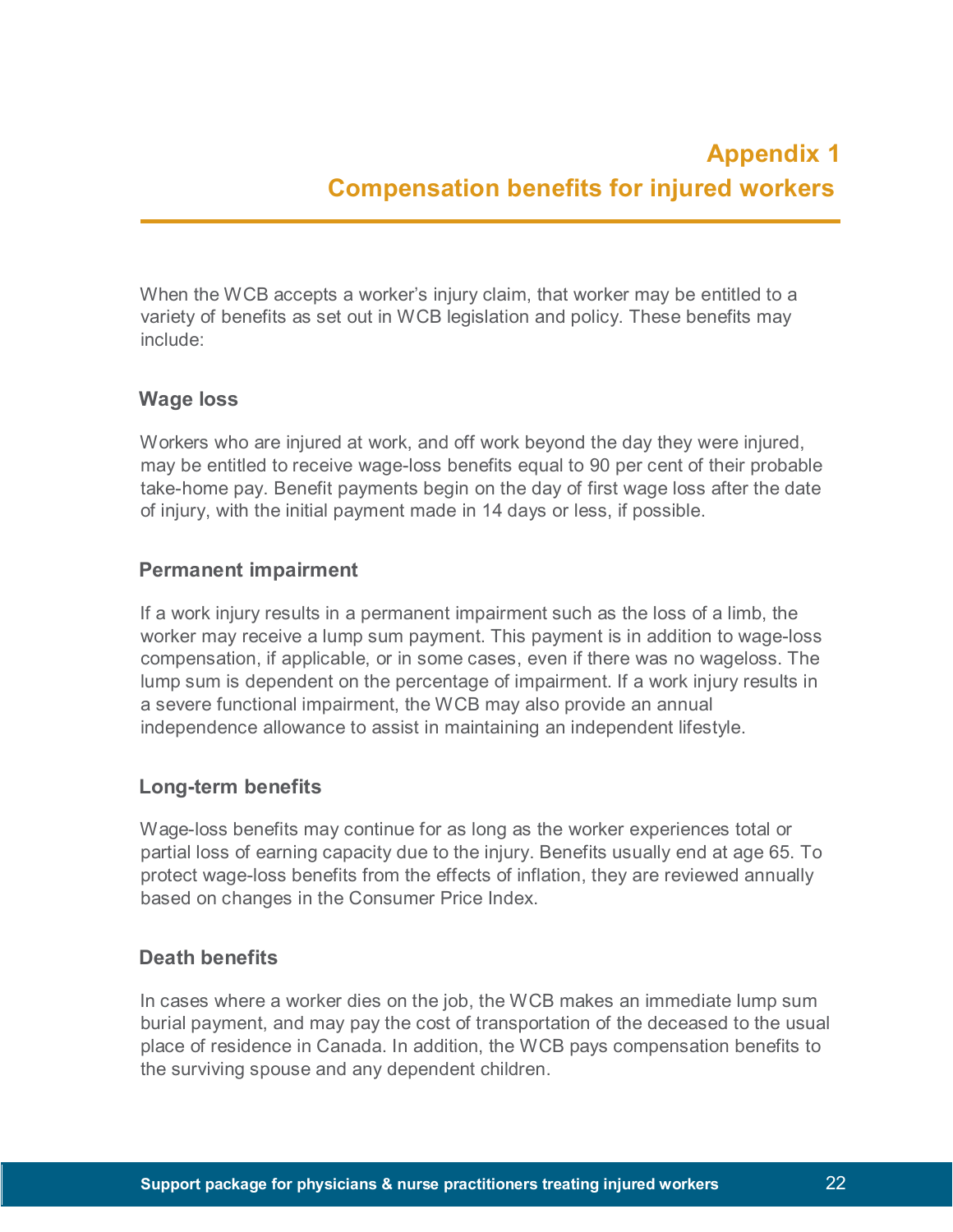### **Benefits to surviving spouse**

A dependent spouse receives monthly benefits equal to 90 per cent of the deceased worker's probable net earnings. These benefits are payable for five years, or until the youngest child reaches age 16, regardless of other earnings. If there is a dependent child in full-time attendance at a secondary or post-secondary educational institution, benefit payments continue until that child is 18.

### **Benefits for dependent children**

At age 18, each dependent child who is in full-time attendance at a secondary or post-secondary school will be eligible to receive a monthly allowance plus an amount equal to the cost of tuition, books and other required educational fees.

The WCB will pay a dependent child's educational fees, plus allowance and other expenses as specified above, for a maximum of three years between the ages of 18 and 25. Compensation to survivors may be extended beyond the above time period, depending on individual circumstances.

### **Relocation**

WCB benefits, medical treatment and rehabilitation may be affected if the worker relocates. View the [Voluntary Relocation Outside Canada Fact Sheet.](http://www.wcbsask.com/wp-content/uploads/2013/11/07.09.15.Voluntary-Relocation-Outside-Canada.pdf)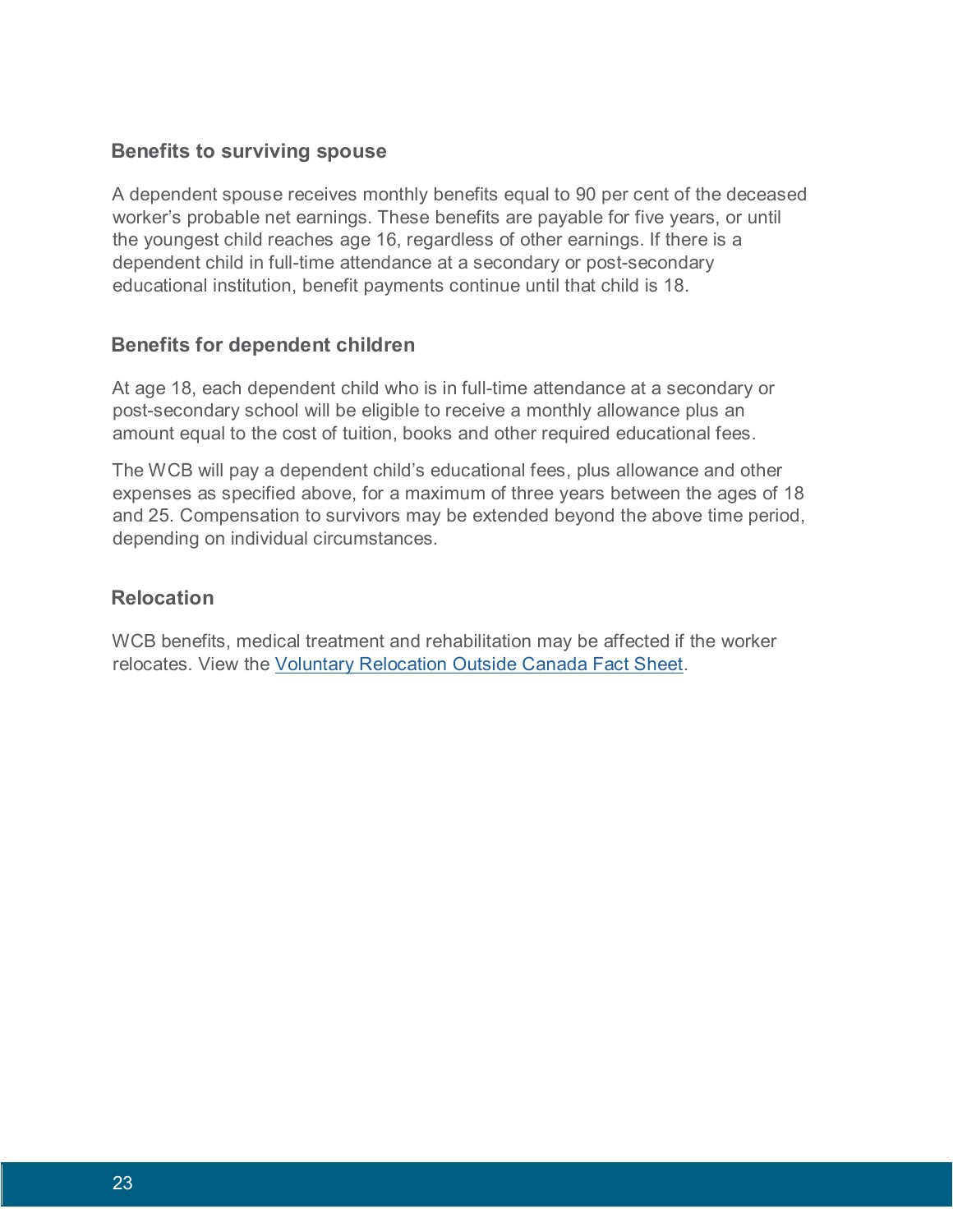<span id="page-33-0"></span>Both workers and employers can ask for a review or appeal of any WCB decision.

### **Worker appeals**

If an injured worker disagrees with a WCB decision on a claim, they can:

- Ask the WCB staff member who made the decision to review their file. Many disputes can be resolved at this point.
- Contact the WCB's [Fair Practices Office.](http://www.wcbsask.com/about-wcb/who-we-are/fair-practices-office/) The office will review the file and may make recommendations.
- Contact Saskatchewan Labour's Office of the Workers' Advocate for assistance.

The WCB also provides an [appeal](http://www.wcbsask.com/workers/worker-appeals/) [p](http://www.wcbsask.com/workers/worker-appeals/)rocess for workers. There are three levels of appeal that must be accessed consecutively:

### • **Appeal department review**

The worker can ask that the Appeals Department review their claim file. The Appeals Department should provide a decision within 30 days. The WCB Operations Division must follow the instructions outlined in the appeal decision.

Appeals officers will review the claim file and gather any additional information they feel is necessary to come to a fair and reasonable resolution.

#### • **Board member review**

If the worker disagrees with the decision of the appeals officer, they may request a further review by the WCB board members, giving reasons for the review and documentation to support the request. In most cases, this is the final level of appeal.

#### • **Medical Review Panel**

When all preceding avenues of appeal have been exhausted, the worker may request, in writing, a review by a Medical Review Panel when a bona fide medical question affecting the decision can be shown to exist. The Medical Review Panel would examine the worker or, in the case of a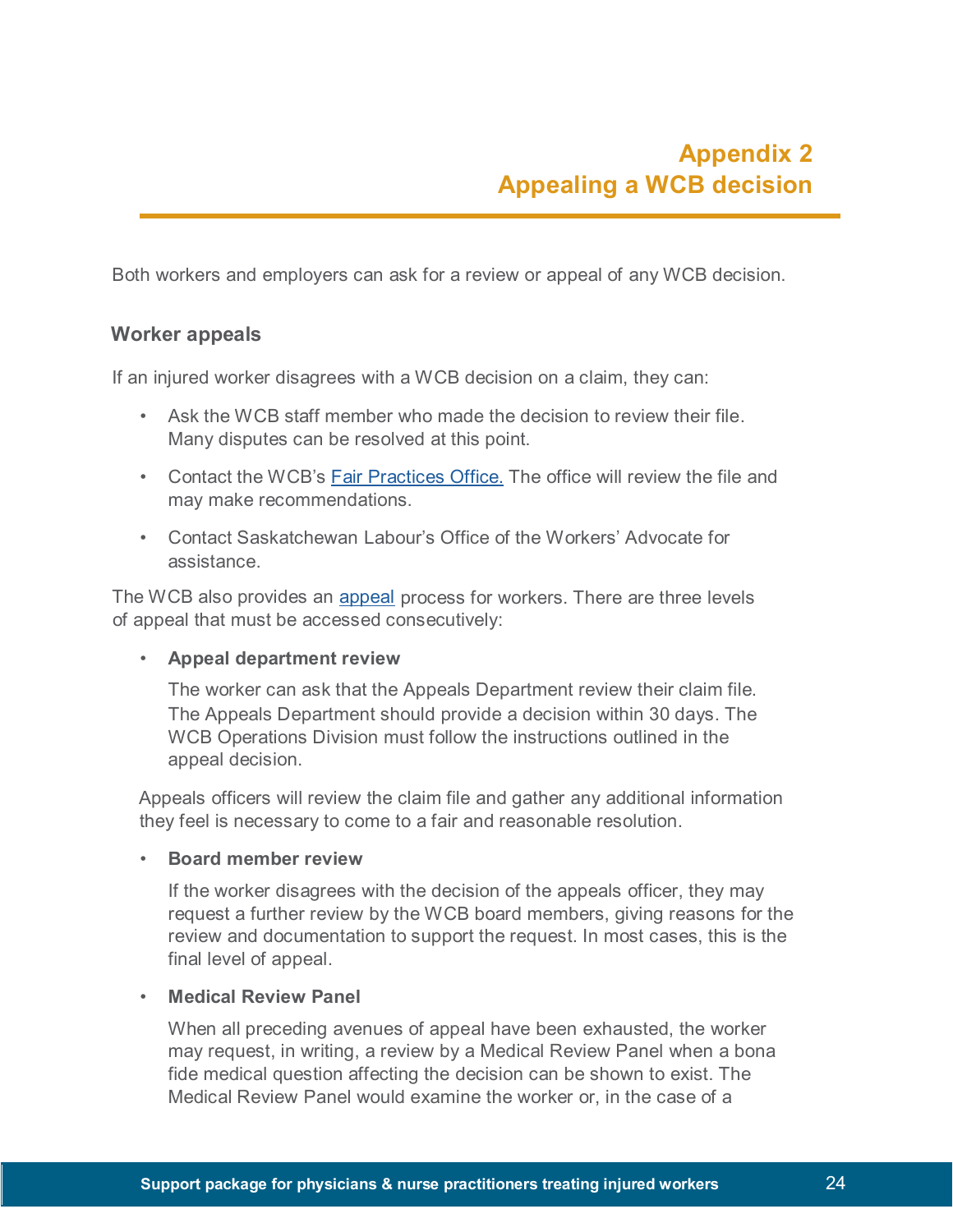deceased worker, examine the medical information relating to the deceased worker.

A bona fide medical question exists when a physician/nurse practitioner or chiropractor disagrees with a medical position taken by the WCB. This results in two conflicting medical positions.

A Medical Review Panel consists of a Chair selected by the WCB in consultation with the Saskatchewan Medical Association, and two physician/nurse practitioner specialists or a physician/nurse practitioner specialist and chiropractor of the worker's choice. The decision of the Medical Review Panel is final and binding on all parties.

To initiate a Medical Review Panel, the worker's primary physician/nurse practitioners or a chiropractor must sign an enabling certificate outlining the medical position of the WCB in dispute, and setting out the reasons why the WCB decision is medically incorrect. Enabling certificates are available from the WCB's Health Care Services or Board Services departments.

According to WCB policy 9.8(11), Medical Review Panels (POL 18/2010), the "WCB will not be bound by opinions or recommendations made in the certificate of decision that are outside the scope of the legislated issues or the disputed medical question."

### **Employer appeals**

Employers who disagree with a WCB decision on a worker's injury claim can:

- Ask the WCB staff member who made the decision to review the file. Many disputes can be resolved at this point.
- Contact the WCB's Fair Practices Officer, who will review the file and may make recommendations.
- Follow an [appeal](http://www.wcbsask.com/employers/employer-appeals/) process for employers, which is similar to the process described for workers above. There are two levels of appeal that must be accessed consecutively: [Appeal Department Review](http://www.wcbsask.com/employers/employer-appeals/) and [Board Members](http://www.wcbsask.com/employers/employer-appeals/)  [Review.](http://www.wcbsask.com/employers/employer-appeals/)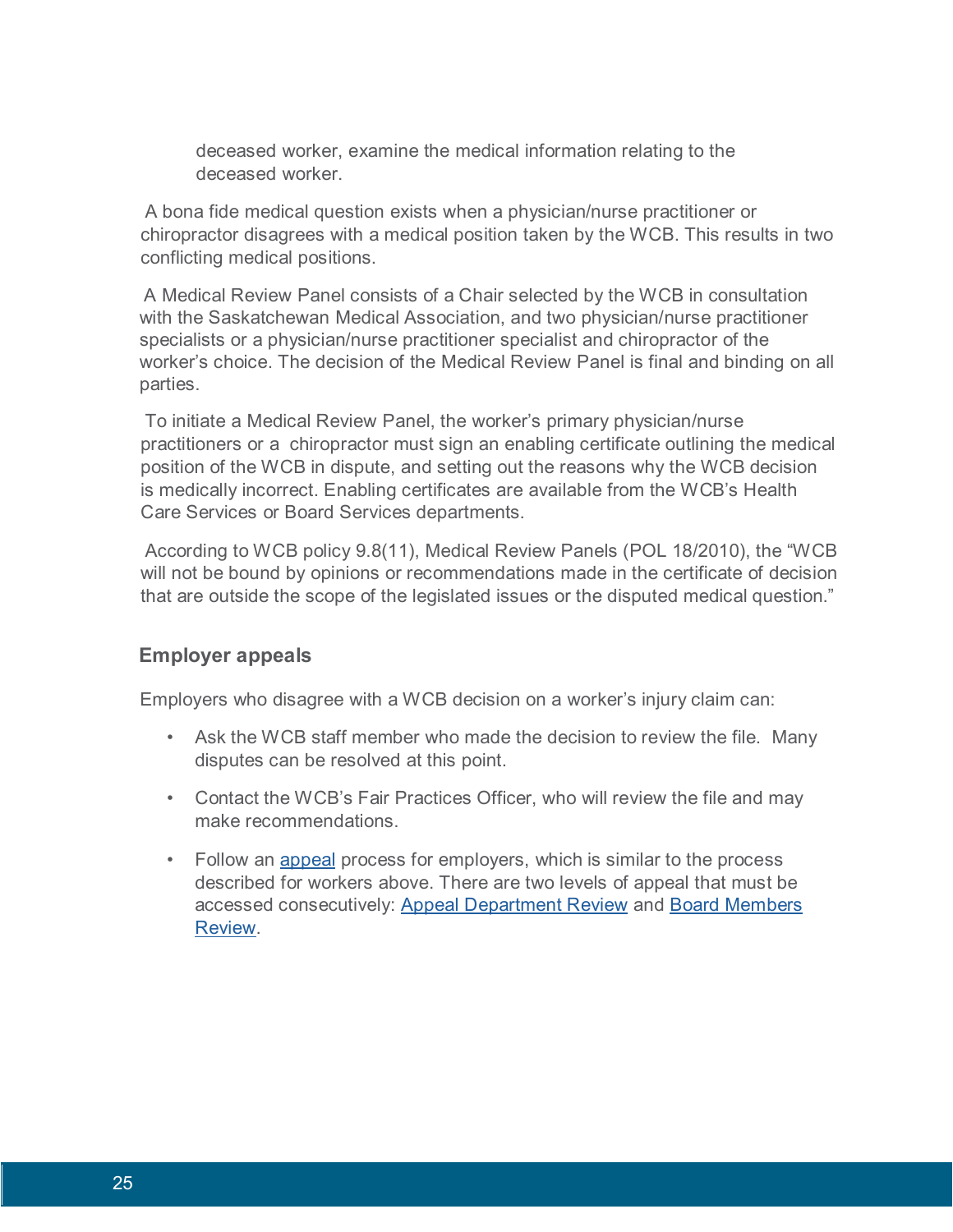# **Appendix 3 Integrated partnership model**

<span id="page-35-0"></span>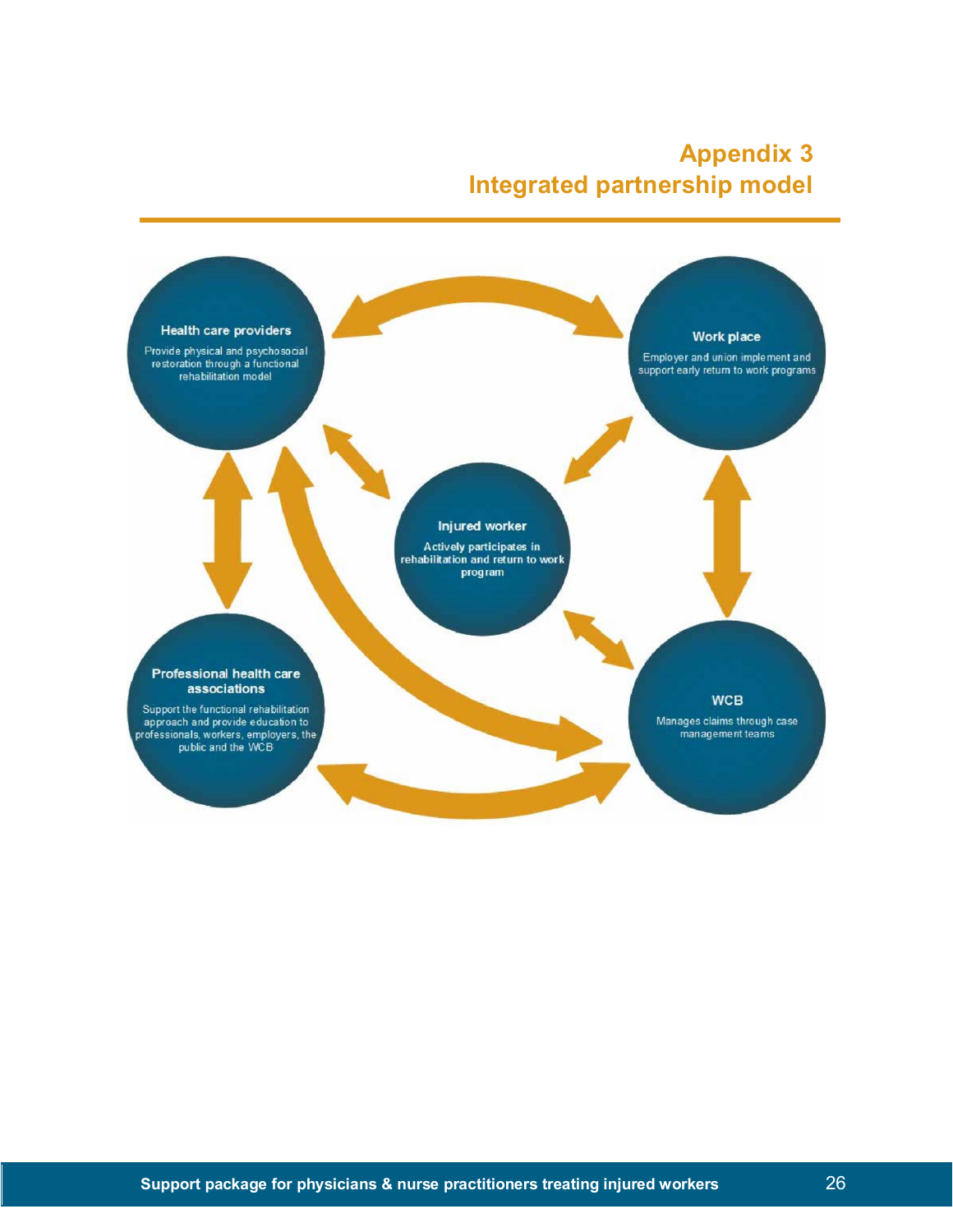<span id="page-36-0"></span>Visit the [WCB website](http://www.wcbsask.com/) to get the most up-to-date version of the [Physician's Initial](http://www.wcbsask.com/wp-content/uploads/2013/11/PPI-Form.pdf)  [Report \(PPI\)](http://www.wcbsask.com/wp-content/uploads/2013/11/PPI-Form.pdf) and the *Physician's Progress Report (PPP)*. Please ensure that you are using the correct forms.

Full link:<http://www.wcbsask.com/care-providers/care-provider-resources/>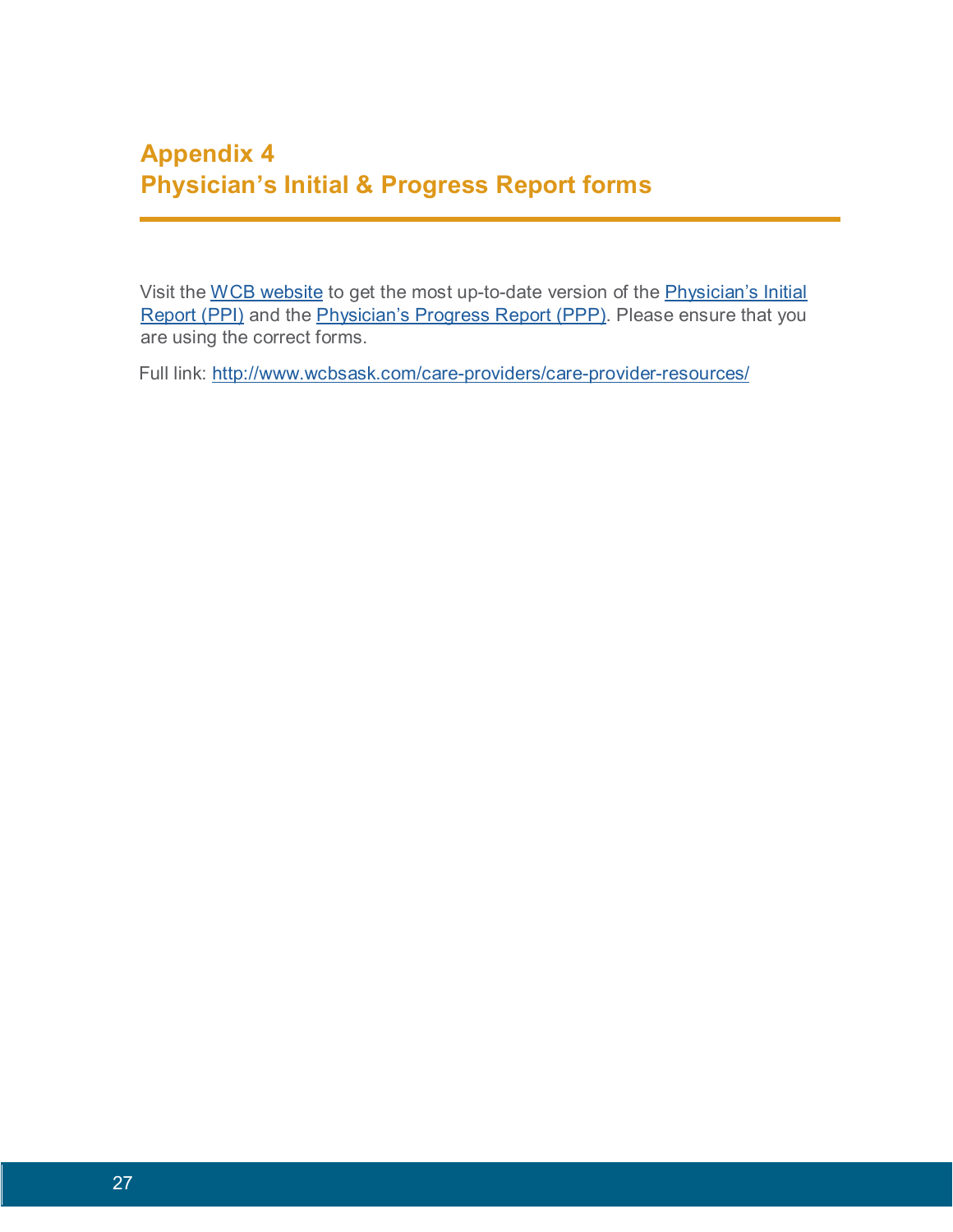### <span id="page-37-0"></span>**Injured worker**

- Age older workers may have difficulty finding jobs because of their age.
- Place of residence rural workers may have more difficulty finding other employment if they are unable to return to the job they held at the time of the injury.
- Education jobs with fewer educational requirements usually involve more physical activity.
- Opinion as to the degree of disability is out of proportion to the nature of the injury.
- History of drug or alcohol abuse.
- Financial problems reduce the ability to focus on returning to work as a priority.
- Family problems such as separation, divorce, serious illness or death.
- Language English as their second language may limit their ability to find work.
- Lack of mobility if their spouse has a job in the community, or if they have lived there a long time, they may not want to move and this will limit their ability to find work.
- Injured worker cannot be reached when case manager calls or tries to meet with him/her
- Injured worker relies on a third party (spouse or parent) to communicate with the WCB.
- Injured worker has a significant number of prior claims with the WCB.

### **Employment**

• Employment history – length of employment with employer of record, seasonal work, issued a layoff, uncertainly about having a job to return to.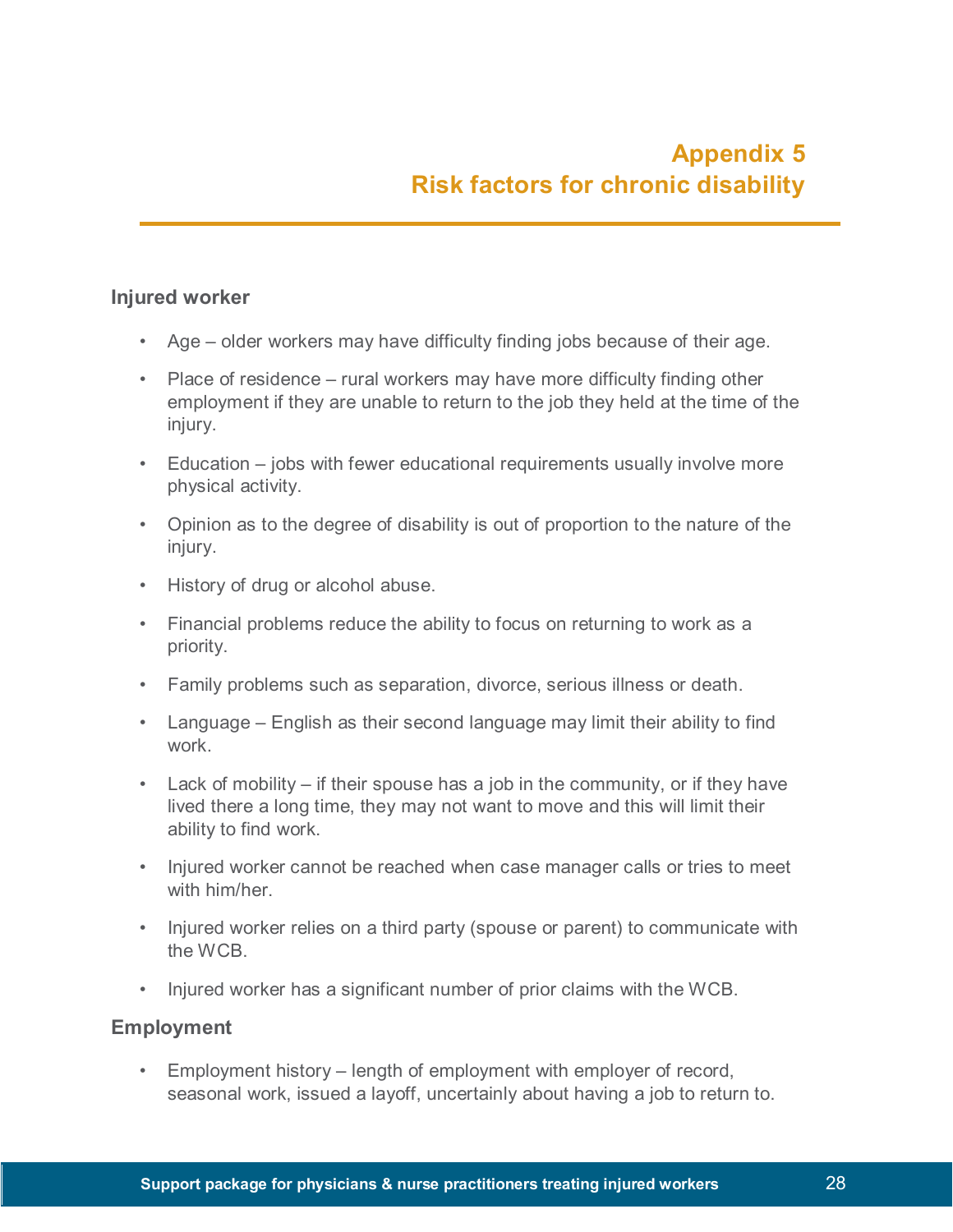- Nature of employment no light duties available, employer small in size.
- History of poor performance on the job employer doesn't want worker to return to work.
- Excuses for not returning to work no transportation, unreasonable demand for light duties.
- Little or no contact with employer after injury.
- Rate of compensation provides a sense of security, especially if income from the job the worker held at the time of the injury was uncertain, sporadic or seasonal.
- Dissatisfaction with the job.
- Lack of job opportunities because of economic conditions within usual field of employment.

### **Medical**

- Period of disability exceeds expected recovery time for the injury.
- Worker has other medical problems at the same time as the injury.
- Lack of physical findings on medical reports to support a delay in returning to work.
- Injured worker frequently changes care providers.
- Past related problems in same body area of the injury.
- Expansion or change in location of symptoms from those of the original injury.
- Injured worker does not participate in treatment, misses appointments, makes excuses for nonattendance, and has only vague recollection of care provider's advice.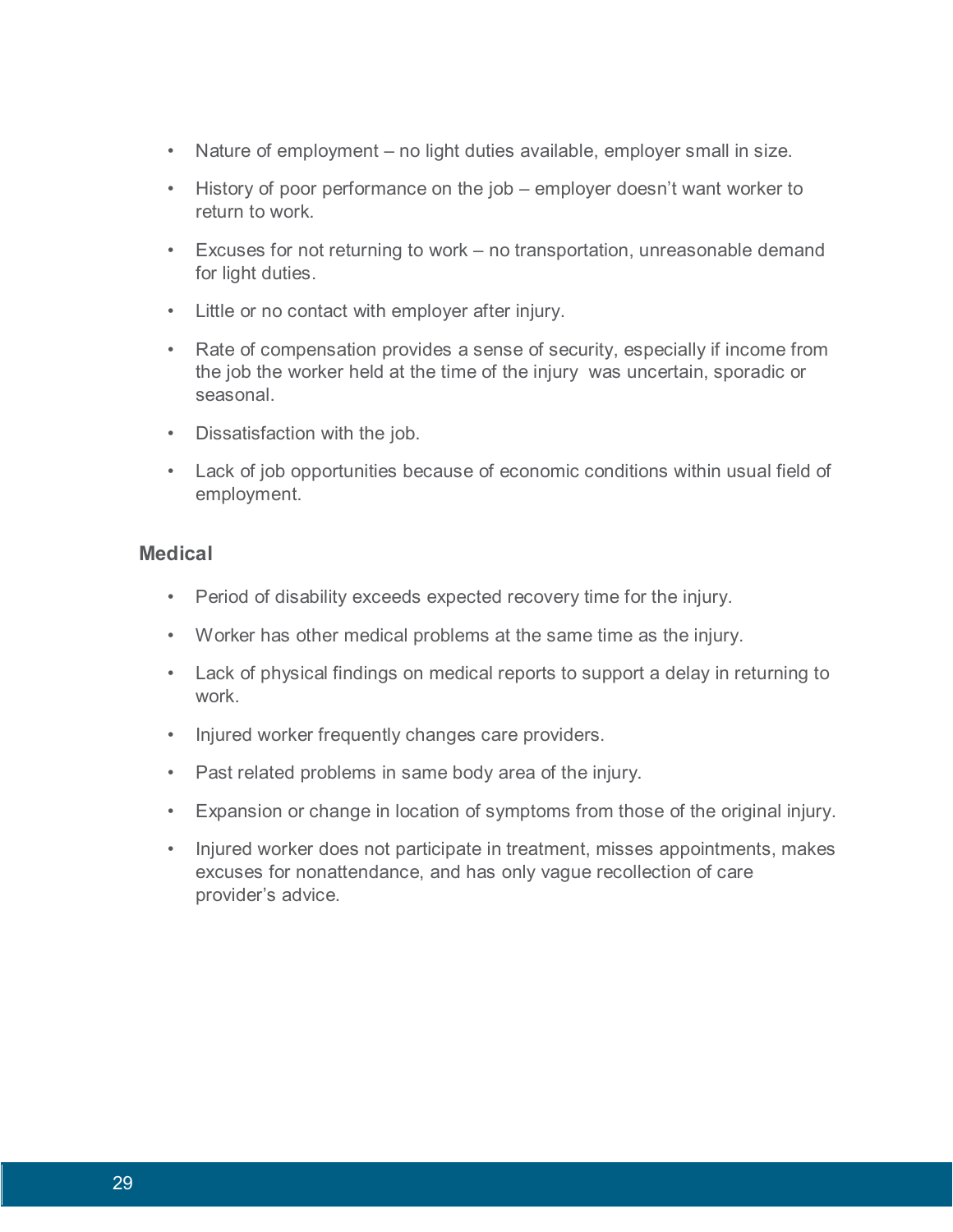### <span id="page-39-0"></span>**Positive factors for return to work/function**

### **Positive employment situation**

A person's likelihood for successful return to work/ function is better when:

- The worker has a good relationship with the employer;
- The employer is willing to accommodate the injured worker;
- The worker has good support in the workplace;
- The worker is satisfied with the job;
- The worker has control over the job; and
- Has social support (family, friends, etc.).

### **Positive medical care situations**

A person's likelihood for successful return to work/ function is better when the physician/nurse practitioner:

- Actively manages the case;
- Utilizes current best practices;
- Works cooperatively with the employer, WCB and other health care professionals;
- Provides complete and specific details of the worker's abilities and restrictions; and
- Updates the employer and the WCB regularly as the worker's condition changes.

### **Negative factors affecting return to work/function**

When the injured worker's employment or personal situation is less positive, the likelihood to a return to work can be seriously impaired.

### **Negative employment situations**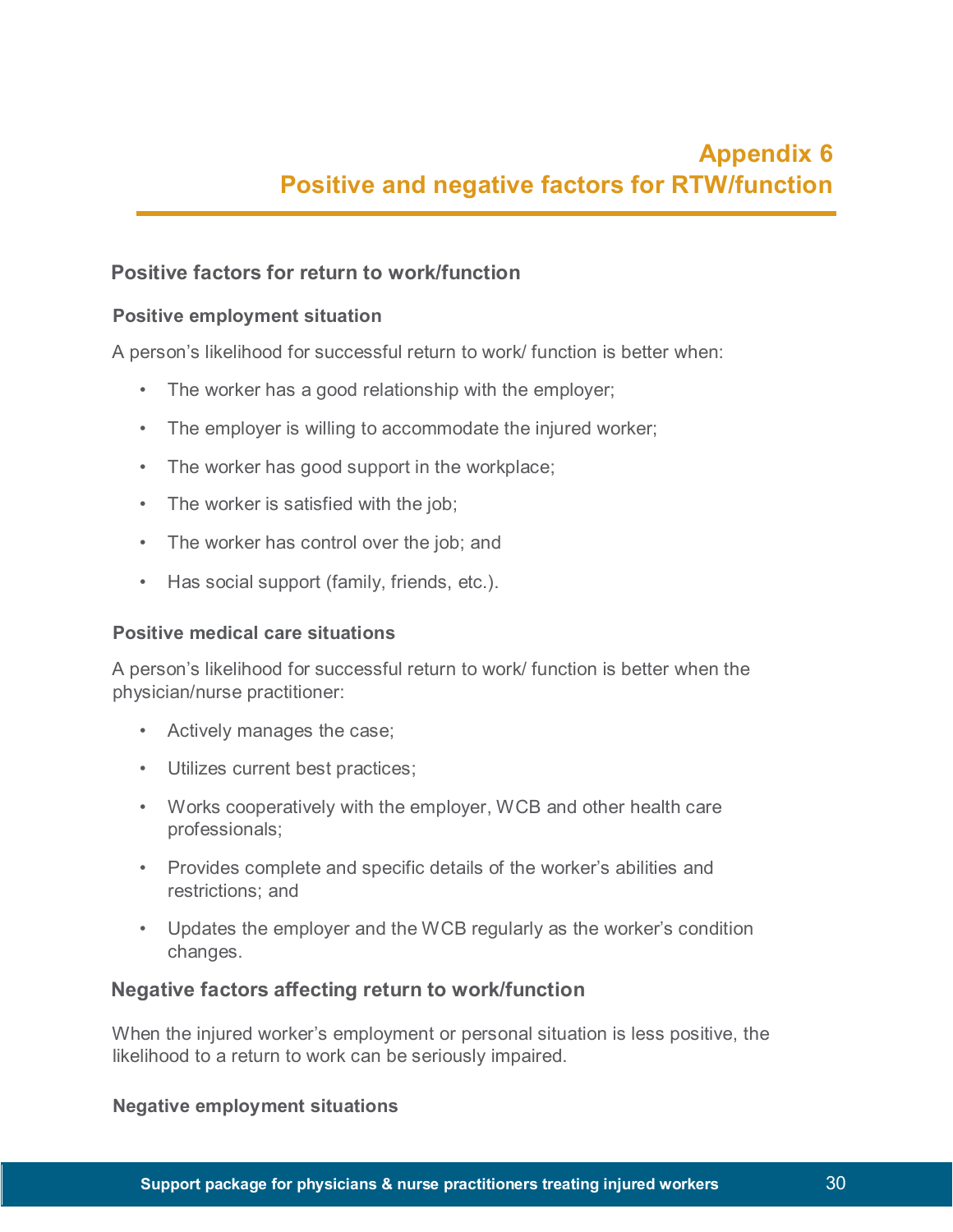A person's likelihood for successful return to work/ function is worse when:

- An adversarial relationship exists between the worker and employer;
- There is real or perceived harassment and stress;
- There is little workplace support;
- No accommodation program is in place;
- The physical environment and ergonomic conditions need improvement;
- The job is subjectively monotonous;
- The physical or mental job demands are not fulfilling
- The worker is not happy at his/her job;
- The worker has little control on the job;
- The worker is labeled;
- There have been other lengthy absences in the past;
- The worker attributes the cause of the illness/injury to the workplace; and
- The injury occurs during the boom periods of the business cycle.

### **Negative personal or emotional situations**

A person's likelihood for successful return to work/ function is worse when:

- The worker has emotional distress;
- The self-rated symptoms are severe;
- The personal dynamics of the home foster the invalid or victim role;
- There are adverse social circumstances outside work (e.g., financial difficulty); and
- The worker has problems with alcohol and drug abuse.

<span id="page-40-0"></span>This appendix is based on information contained in Injury/Illness and Return to Work/Function, A Practical guide for Physicians, page 14 & 15, used with permission of the Workplace Safety and Insurance Board of Ontario.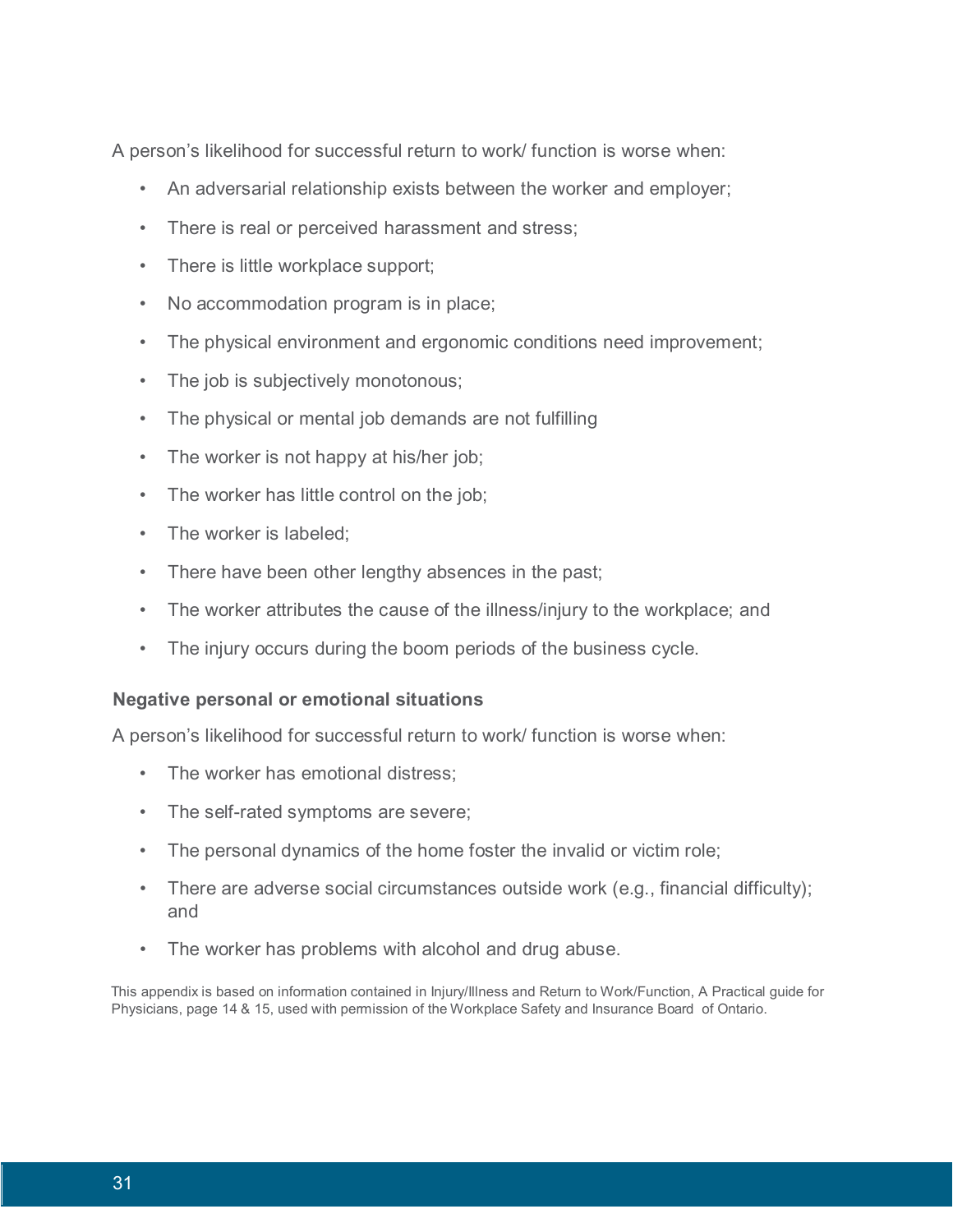### **Resources**

*Injury/Illness and Return to Work/Function, A Practicalguide for Physicians.* Prepared by *The Physician Education Project in Workplace Health* (PEPWH) under a grant from the former Workplace Health & Safety Agency to McMaster University, June 2002.

Additional references available on request to Health Care Services.

### **References**

- 1. Black, C, Cheung, L, Cooper, J, Curson-Prue, S, Doupe, L, Guirguis, S, Haines, T, Hawkins, L, Helmka, S, Holness, L, Levitsky, M, Liss, G, Malcolm, B, Painvin, C, Wills, M. "Injury/Illness and Return to Work/ Function: A Practical Guide for Physicians." June 2000, p. 1. Workplace Safety and Insurance Board (WSIB). *The Physician Education Project in Workplace Health* (PEPWH). [www.wsib.on.ca/cs/groups/public/documents/staticfile/c2li/mdex/~edisp/wsib011279.pdf](http://www.wsib.on.ca/cs/groups/public/documents/staticfile/c2li/mdex/%7Eedisp/wsib011279.pdf)
- 2. Ibid., p. 4.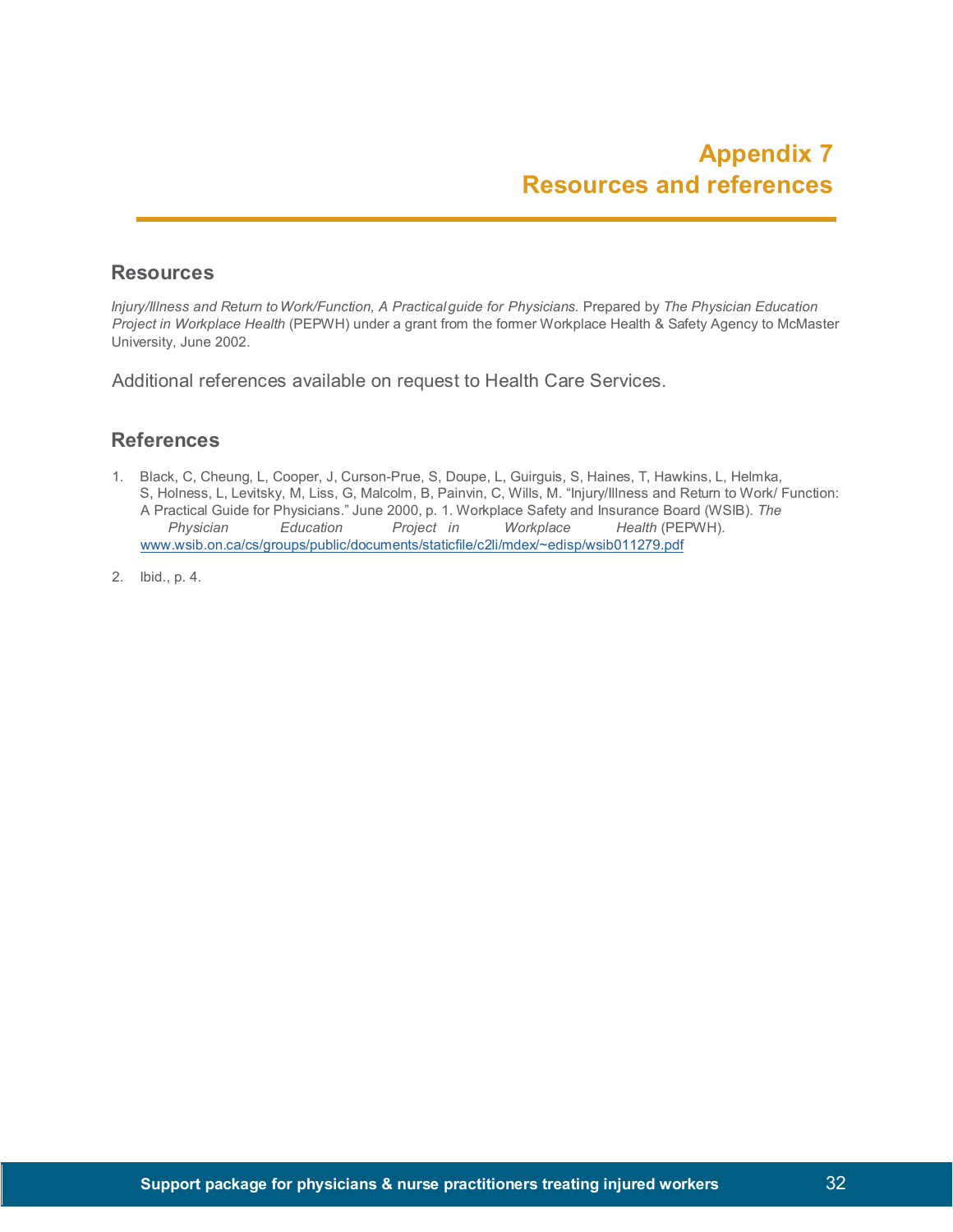# <span id="page-42-0"></span>**Appendix 8 WCB contact information**

#### **Website:** [www.wcbsask.com](http://www.wcbsask.com/)

**All Phone Inquiries** 306.787.4370 Toll-free phone: 1.800.667.7590

**Fax and Email Inquiries**

### **Health Care Provider Inquiries**

For information on treatment centres, treatment approach, appointments, or to contact a WCB medical consultant. Fax: 306.787.2428 Toll-free fax: 1.866.331.3036 Email: internet\_healthcare@wcbsask.com

### **Medical Accounts Inquiries**

For information on caregiver payments. Fax: 306.787.4234 Email: askwcb@wcbsask.com

### **Claims Inquiries**

For information on claims status, claims decisions, benefits, earnings, replacement payments, or to contact a case manager. Fax: 306.787.7582 Toll-free fax: 1.888.844.7773 Email: askwcb@wcbsask.com

### **Return to Work Inquiries**

For information about return to work programs. Fax: 306.787.4205 Toll-free fax: 1.888.844.7773 Email: askwcb@wcbsask.com

### **Fair Practices Office Inquiries and Information**

This office investigates complaints to ensure fairness in WCB practices, procedures and processes. Direct Line: 306.787.8651 Toll-free direct line: 1.800.667.7590 ext. 8651 Fax: 306.787.6751 Toll-free fax: 1.866.787.6751 Email: fairpracticeoffice@wcbsask.com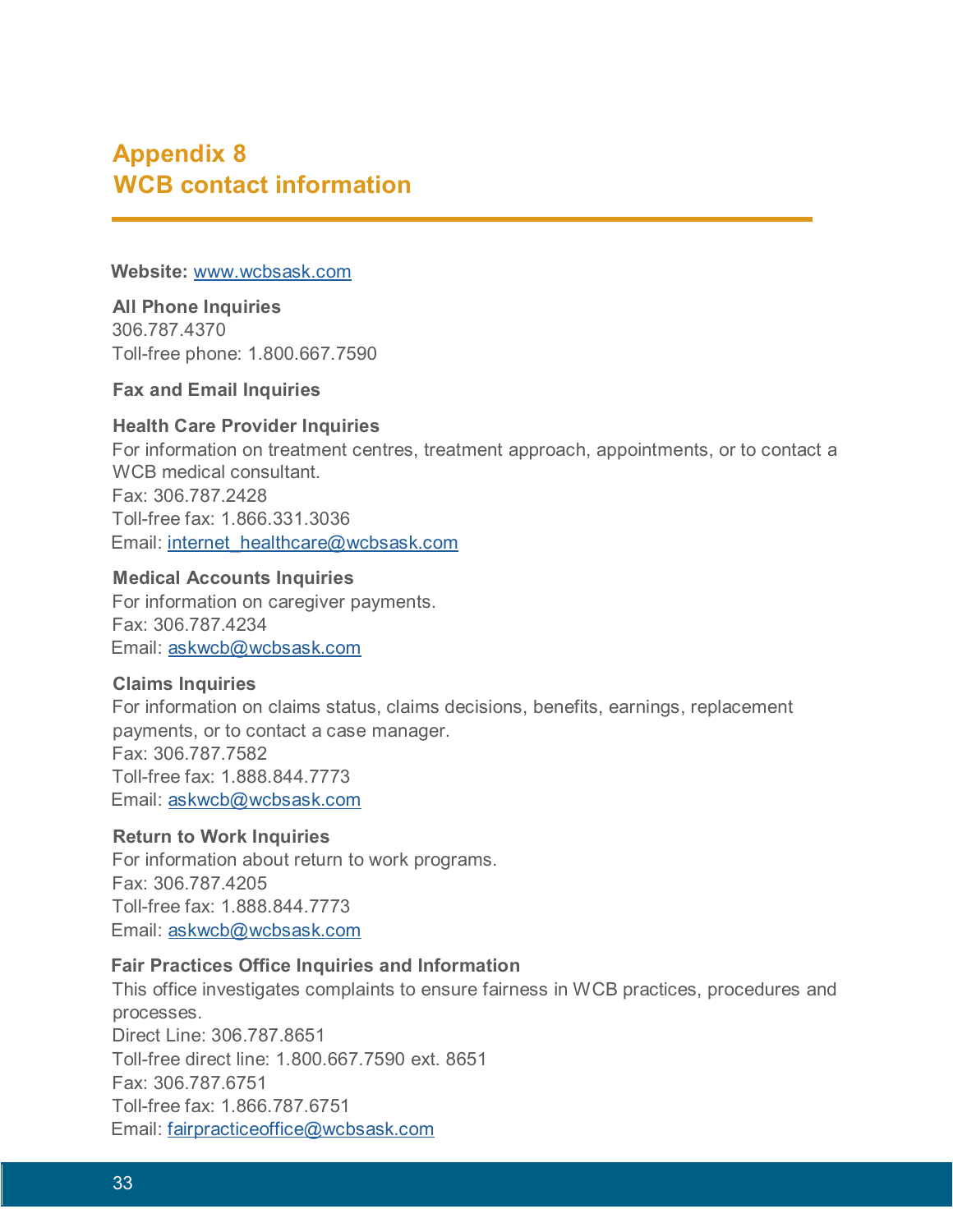### **Office of the Workers' Advocate Inquiries**

Information for workers regarding assistance with decision on their claims, free of charge. 300-1870 Albert Street Regina SK S4P 4W1 Phone: 306.787.2456 Fax: 306.787.0249 Email: workersadvocate@gov.sk.ca Website: [www.saskatchewan.ca/work](http://www.saskatchewan.ca/work)

#### **Appeal Inquiries**

For information on appeals or clarification of appeal decisions. Fax: 306.787.1116 Toll-free fax: 1.888.844.7773 Email: appeals@wcbsask.com